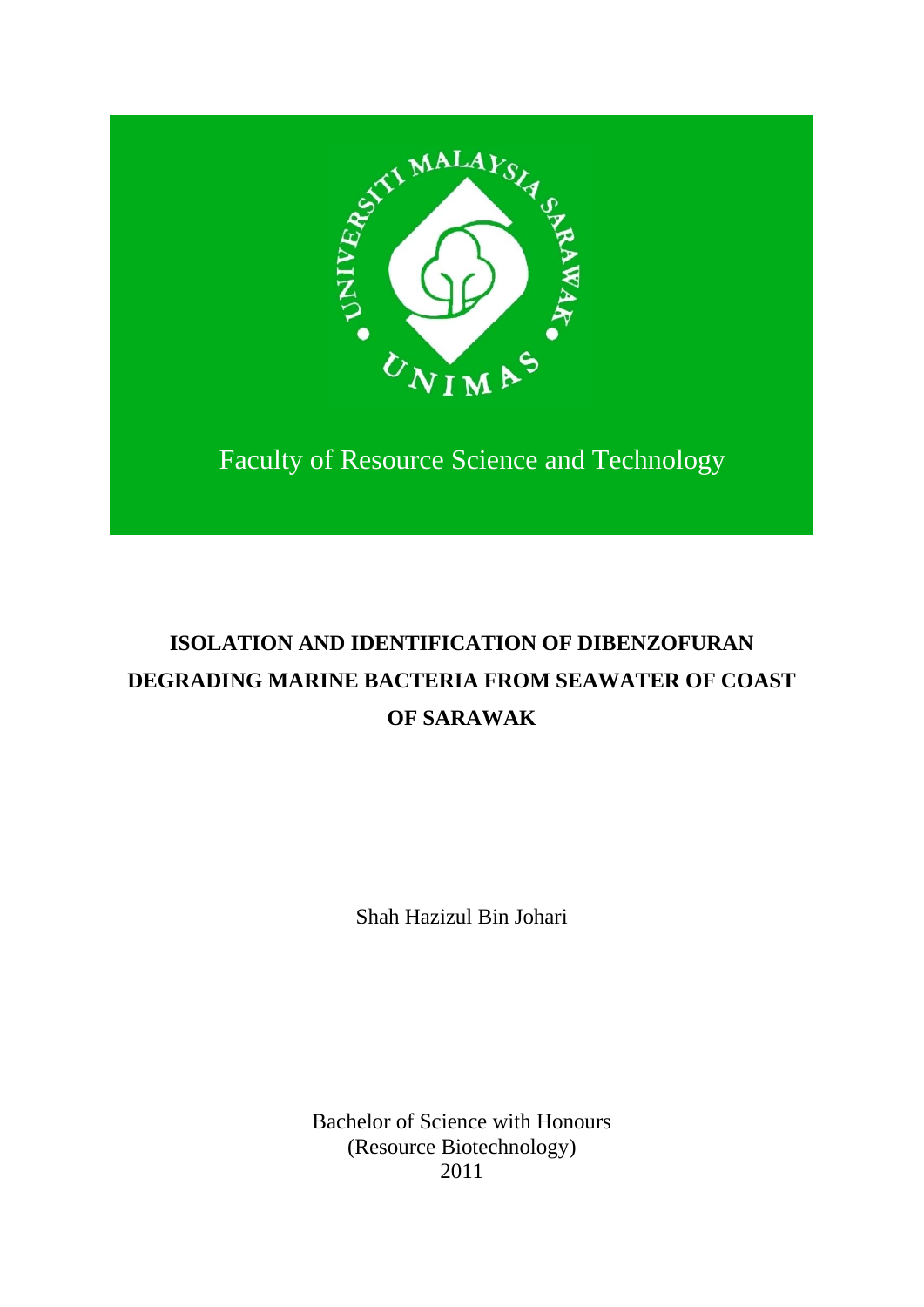## **Isolation and Identification of Dibenzofuran Degrading Marine Bacteria from Seawater of Coast of Sarawak**

**Shah Hazizul Bin Johari (22259)**

A final year project submitted in partial fulfillment of the requirements for the degree of Bachelor of Science with Honours (Resource Biotechnology)

> Department of Molecular Biology Faculty of Resource Science and Technology UNIVERSITI MALAYSIA SARAWAK 2011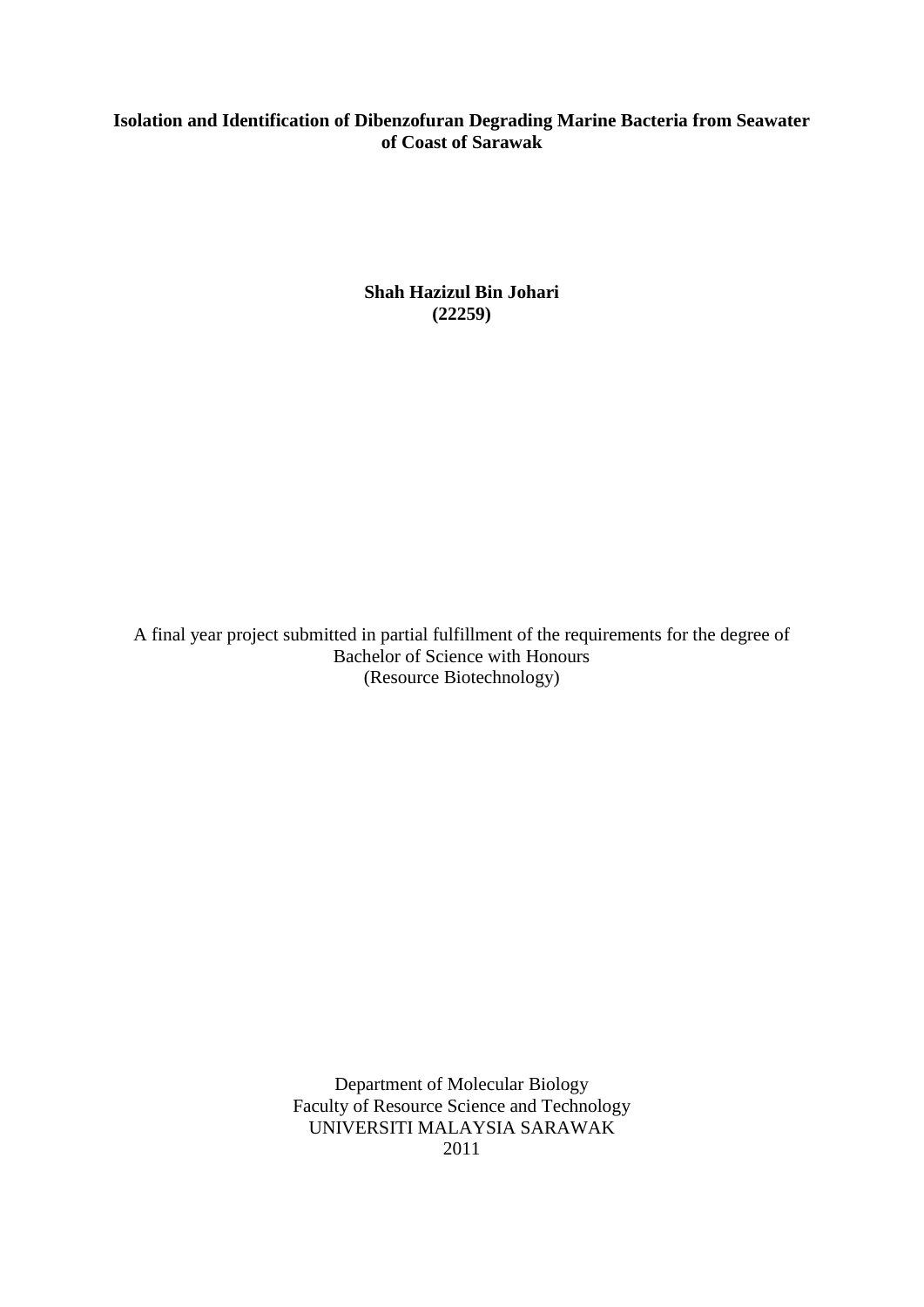#### **ACKNOWLEDGEMENT**

First of all I would like to thank God for His guidance and spiritual strength to me in completing this project. Secondly, I would like to express my appreciation to my supervisor, Dr. Azham Bin Zulkharnain for his assistance, supervision, helpful discussion and encouragement in guiding me from the early process until the end of this project. In addition, I would like to thank Assoc. Prof. Dr. Awang Ahmad Sallehin for his benevolence in allowing me to use his Genetics Molecular Laboratory throughout the whole two semesters for me to finish my Final Year Project. I would also like to thank Assoc. Prof. Dr. Hairul Azman Bin Roslan for his generousity in using some of the facilities in his Genetic Engineering Laboratory during the early part of my project.

I am grateful to the master students of Genetics Molecular lab especially to Kak Jane Sebastian Taka, Farhan, Farid, Erin, Frazer, and also Simon for their technical assistance, knowledge, helpfulness, advices, willingness to share and commitment in assisting me with my research work. A part from that, I would like to express my deepest grateful to Ms. Sheila Unggau and Ms. Kamilawati for their helps in providing the useful chemicals and important laboratory apparatus as well as giving authorization for overnight work. Furthermore, I am also thankful to all my friends for their companionship in times of difficulties as well as providing advice and cooperation both directly or indirectly during the completion of this project. Last but not least, I would express my appreaciation to my beloved family for their financial support, advice, pray and love during my coursework and research in UNIMAS. God bless you all.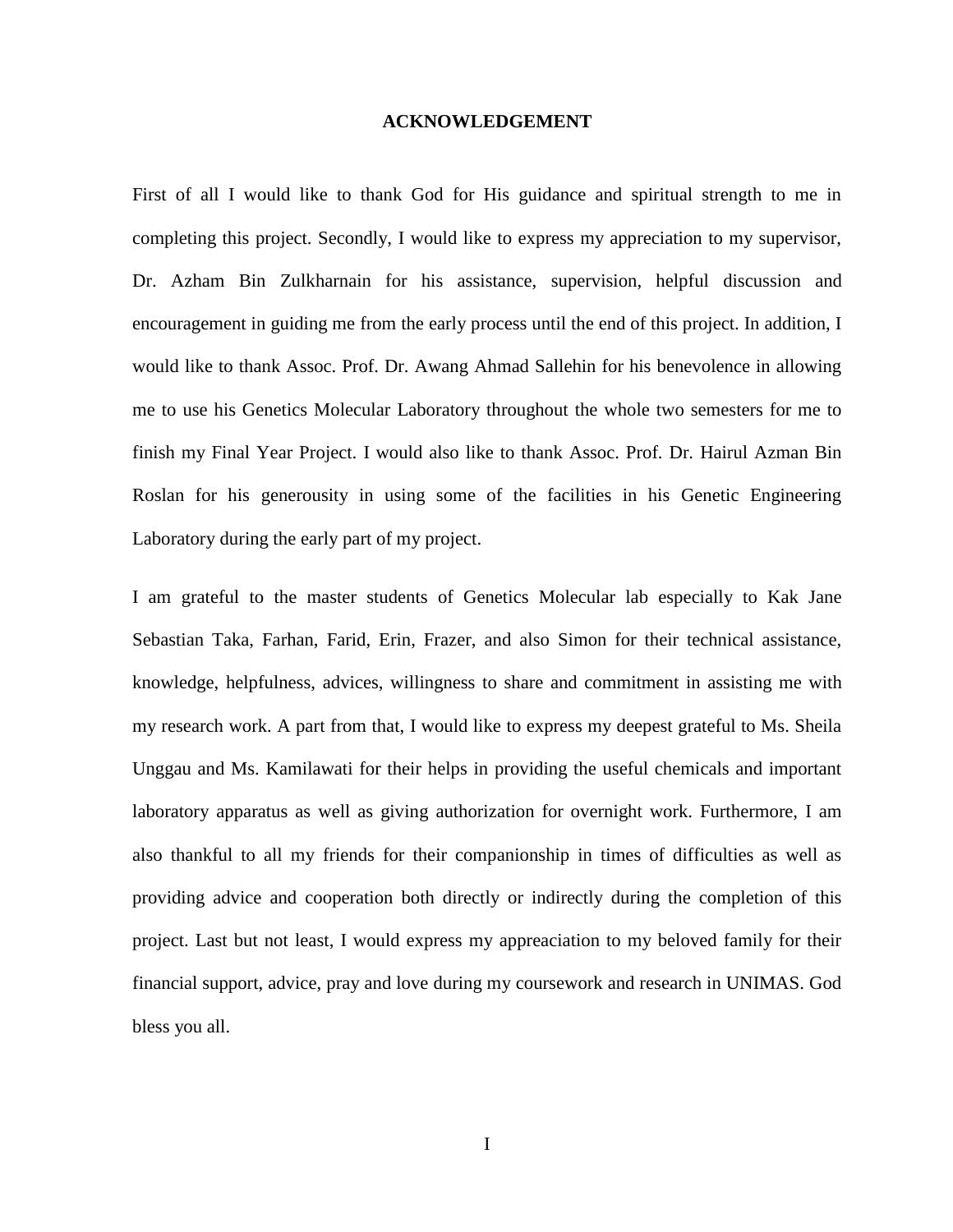#### **DECLARATION**

I hereby declare that this Final Year Project (FYP) entitled "Isolation and identification of dibenzofuran degrading marine bacteria from seawater of coast of Sarawak**"** is a bonafide and genuine research carried out by me under the guidance and supervision of Dr. Azham bin Zulkharnain, Department of Molecular Biology, Faculty of Resource Science and Technology (FRST), University Malaysia Sarawak (UNIMAS). I also declare that this Final Year Project has not been submitted in any form of another degree or diploma at any university. Information derived from the published or unpublished work of others has been acknowledged in the text and a list of references given. FRST shall have the rights to preserve, use and disseminate this FYP report in print or electronic format for academic/research purpose.

Date:……………………. Signature:

………………………………………………………

**Shah Hazizul Bin Johari** Undergraduate in Resource Biotechnology Programme, Faculty of Resource Science and Technology, University Malaysia Sarawak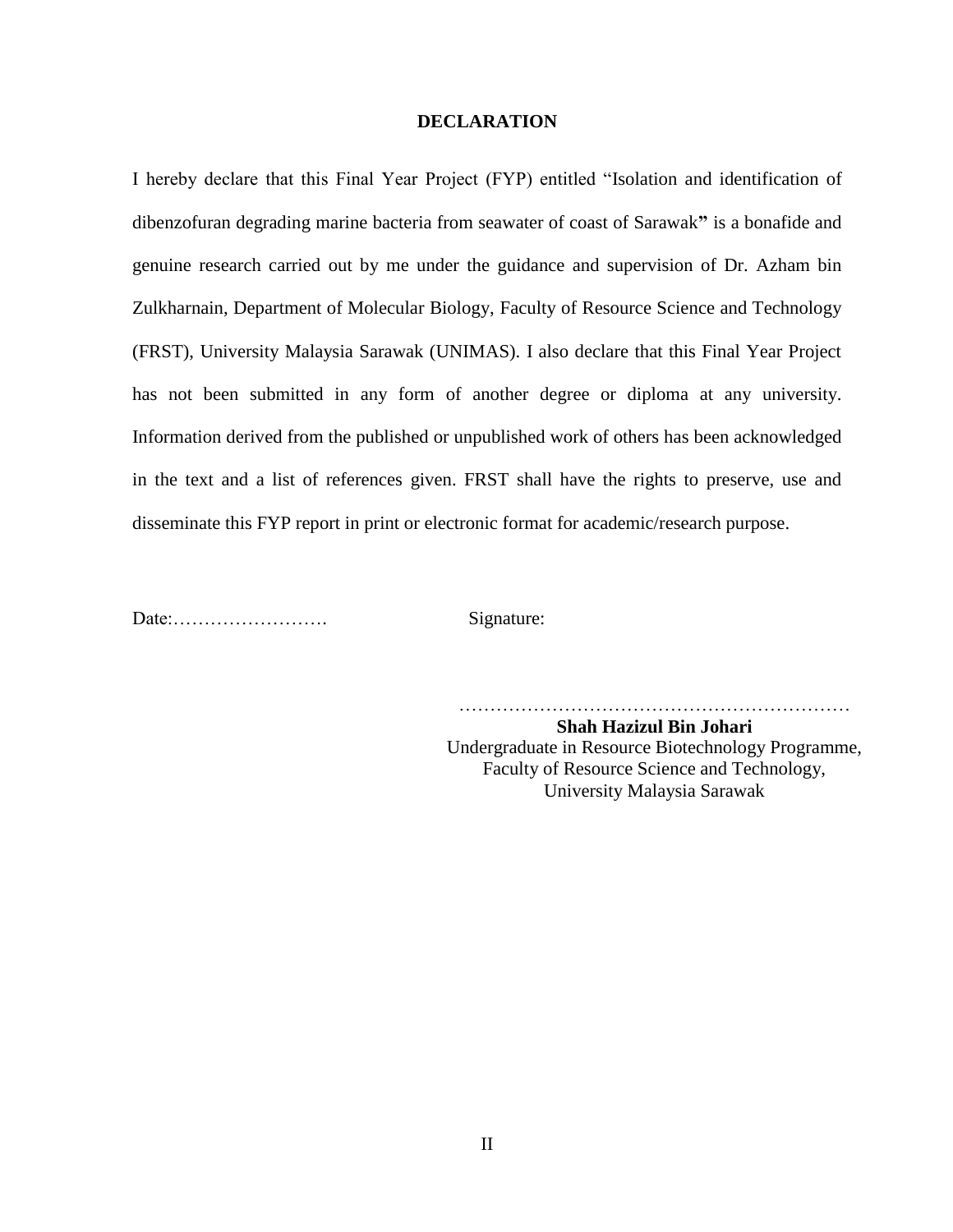| $\bf{I}$       |
|----------------|
| $\rm II$       |
| III            |
| V              |
| VII            |
| $\mathbf{1}$   |
| $\overline{2}$ |
| $\overline{4}$ |
| $\overline{4}$ |
| 6              |
| 7              |
| 8              |
| 9              |
| 11             |
| 12             |
| 12             |
| 12             |
| 13             |
| 13             |
| 14             |
| 15             |
| 15             |
| 17             |
| 18             |
| 20             |
| 21             |
| 22             |
| 22             |
| 22             |
| 22             |
| 23             |
| 24             |
| 25             |
| 26             |
|                |

## **TABLE OF CONTENTS**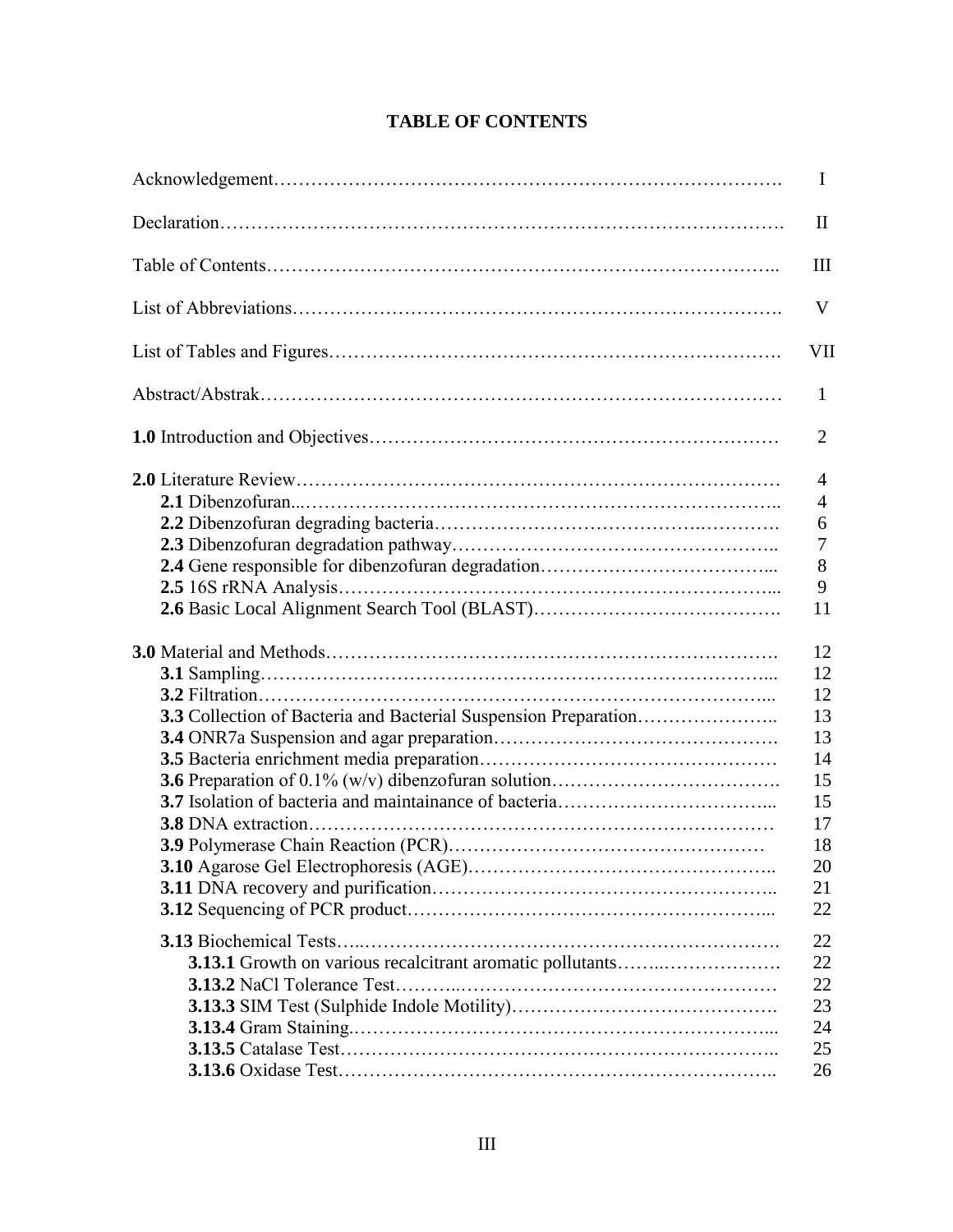|                                                                                       | 27 |
|---------------------------------------------------------------------------------------|----|
| <b>4.1</b> Enrichment, isolation, morphological observation of dibenzofuran degrading |    |
|                                                                                       | 27 |
|                                                                                       | 32 |
|                                                                                       | 32 |
|                                                                                       | 33 |
|                                                                                       | 33 |
| <b>4.2.4</b> Growth profile on various other recalcitrant aromatic                    |    |
|                                                                                       | 34 |
| 4.2.5 Growth profile on different concentration of NaCl                               | 34 |
|                                                                                       | 35 |
|                                                                                       | 36 |
|                                                                                       | 38 |
|                                                                                       | 39 |
|                                                                                       | 52 |
|                                                                                       | 55 |
|                                                                                       | 66 |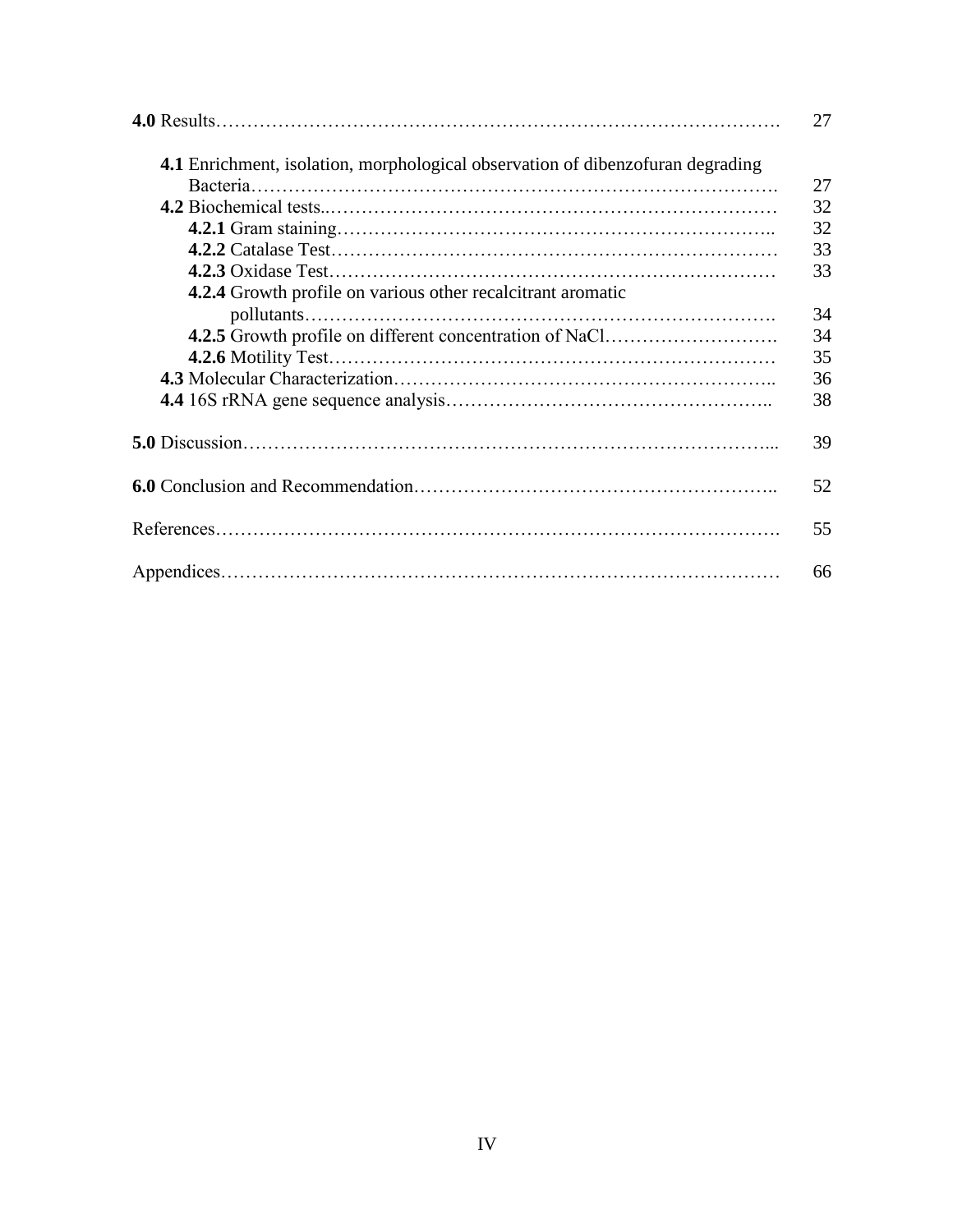# **LIST OF ABBREVIATIONS**

| <b>BLAST</b>   | <b>Basic Local Alignment Search Tool</b>                |
|----------------|---------------------------------------------------------|
| <b>DNA</b>     | Deoxyribonucleic acid                                   |
| dNTPs          | Deoxyribonucleotide triphosphates                       |
| rRNA           | Ribosomal ribonucleic acid                              |
| Sec            | Second                                                  |
| Min            | Minute                                                  |
| g              | Gram                                                    |
| $\mu$ g        | Microgram                                               |
| cm             | Centimeter                                              |
| <b>RPM</b>     | Revolutions per minutes                                 |
| Taq polymerase | Thermus aquaticus DNA polymerase                        |
| <b>TAE</b>     | Tris-EDTA buffer                                        |
| $\%$           | Percent                                                 |
| $\rm ^{o}C$    | Degree Celcius                                          |
| $\mu$          | Microliter                                              |
| V              | Volts                                                   |
| <b>NCBI</b>    | National Center for Biotechnology Information           |
| ml             | Mililiter                                               |
| mM             | MiliMolar                                               |
| M              | Molar or molarity (moles of solutes per liter solution) |
| bp             | Base pair                                               |
| kb             | Kilo base pair                                          |
| <b>SDS</b>     | Sodium Dodecyl Sulfate                                  |
| PCI            | Phenol-Chloroform-Isoamyl alcohol                       |
| <b>CIA</b>     | Chloroform-Isoamyl alcohol                              |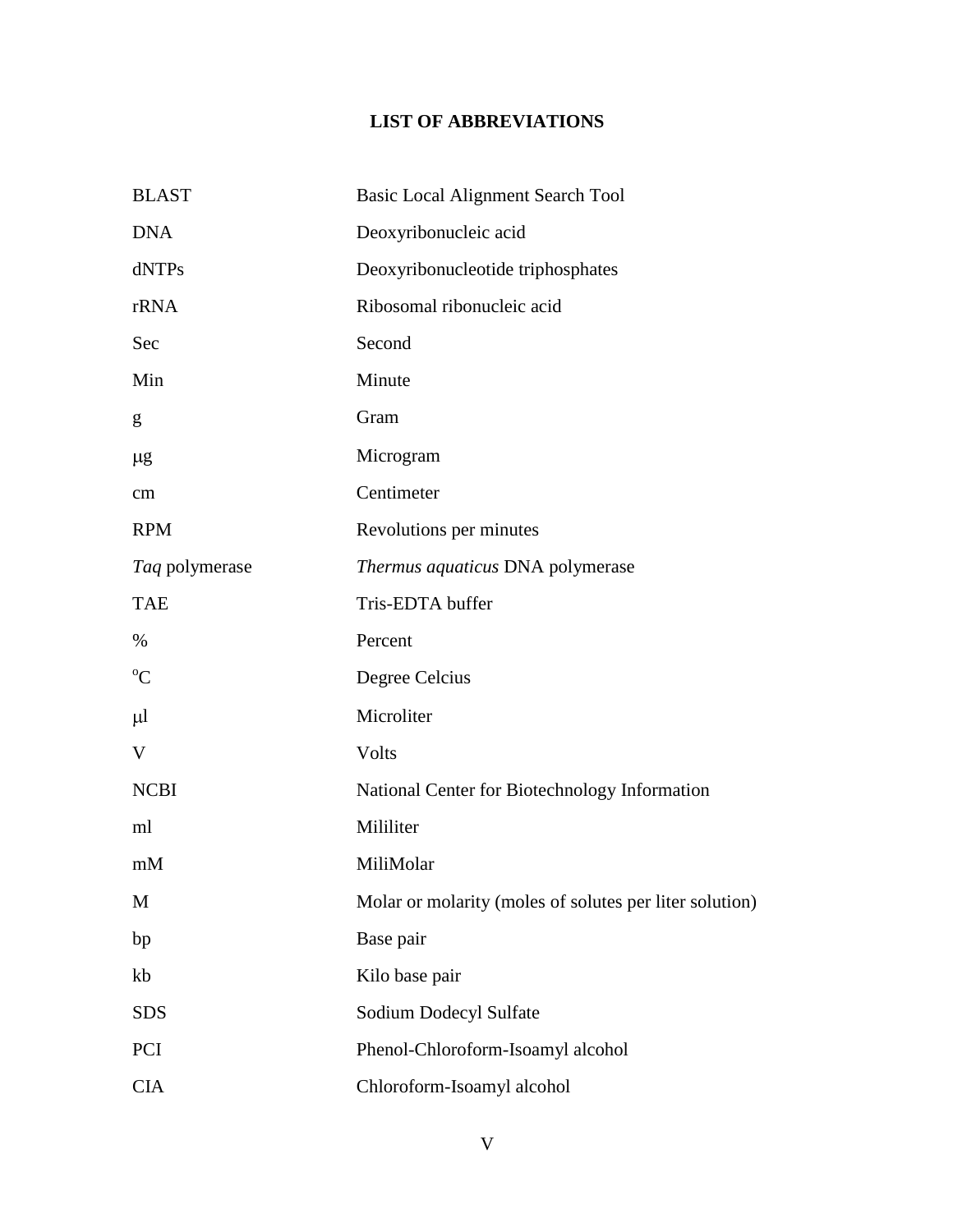| <b>UV</b>     | Ultraviolet                                           |
|---------------|-------------------------------------------------------|
| <b>PCR</b>    | <b>Polymerase Chain Reaction</b>                      |
| $-OH$         | Hydroxyl group                                        |
| <b>DBF</b>    | Dibenzofuran                                          |
| <b>DMSO</b>   | Dimethyl Sulphoxide                                   |
| <b>HOHPDA</b> | 2-hydroxy-6-oxy-6-(2-hydroxyphenyl)-hexa-2,4-dienoate |
| <b>NaOH</b>   | Sodium Hydroxide                                      |
| ONR7a         | Artificial seawater mineral salts medium              |
| <b>PES</b>    | Polyethersulfone                                      |
| <b>THB</b>    | 2,2',3-trihydroxybiphenyl                             |
| V/V           | Volume per volume                                     |
| W/V           | Weight per volume                                     |
| <b>CTAB</b>   | Cetyltrimethyl Ammonium Bromide                       |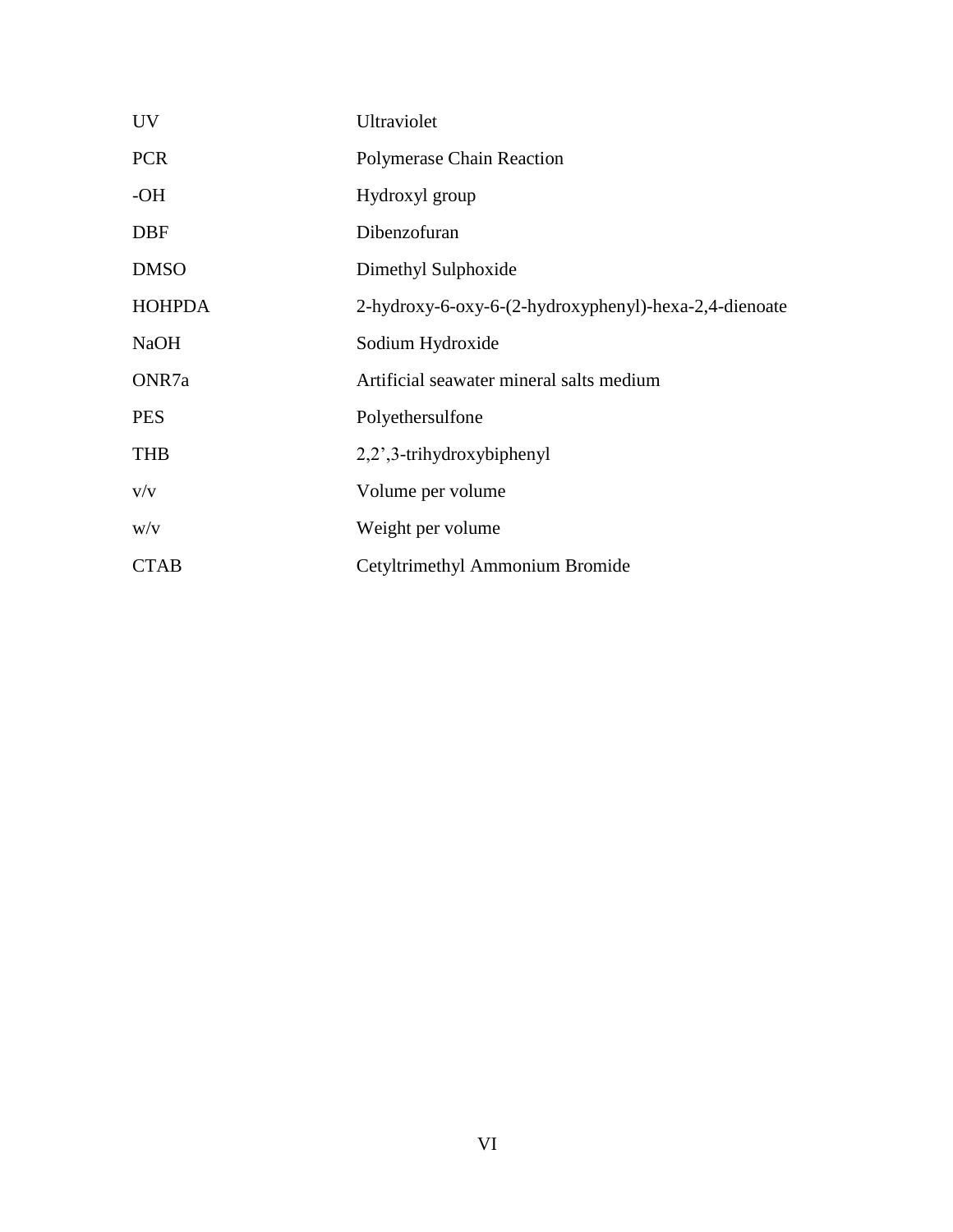# **LIST OF TABLES AND FIGURES**

## **Tables**

| Table 1: Lists of dibenzofuran-degrading bacteria capabale of utilizing DBF as sole                                                                         |
|-------------------------------------------------------------------------------------------------------------------------------------------------------------|
|                                                                                                                                                             |
|                                                                                                                                                             |
| Table 4: The optimized volume of PCR mixture for PCR reaction utilizing PA and                                                                              |
| Table 5: The reaction parameters and temperature profile for PCR analysis                                                                                   |
| Table 6: Modified percentage of NaCl with corresponding weight per 1 liter ONR7a                                                                            |
|                                                                                                                                                             |
|                                                                                                                                                             |
|                                                                                                                                                             |
|                                                                                                                                                             |
| Table 11: Different morphologies of bacterial isolates from enriched                                                                                        |
| Table 12: Growth characteristic of dibenzofuran degrader on different                                                                                       |
| Table 13: Growth profile of dibenzofuran degrader on different concentration of                                                                             |
| Table 14: Scientific classification of Pseudomonas pachastrellae strain PTG4-14                                                                             |
| Table 15: Summary of physical properties of dibenzofuran (Cooper, 1997)<br>Table 16: Summary of biochemical, phenotypical and morphological characteristics |
|                                                                                                                                                             |

# **Figures**

|                                                                                    | 5  |
|------------------------------------------------------------------------------------|----|
|                                                                                    | 13 |
| Figure 3: Side view of an agarose gel showing DNA sample is loaded into a well and |    |
| the direction of DNA fragment migration during electrophoresis                     |    |
|                                                                                    | 20 |
|                                                                                    | 28 |
|                                                                                    | 28 |
| Figure 4 (iii) : Control ONR7a (uninoculated) is compared to ONR7a + 1 % (v/v)     |    |
|                                                                                    | 28 |
| Figure 5: Bacterial colonies grown on ONR7a agar plate (pH 7.8). The colonies were |    |
| observed as smooth white, small-size colonies and grew along streaked line         | 30 |
| Figure 6: The bacteria growth on Marine Broth agar 2216. The colonies were         |    |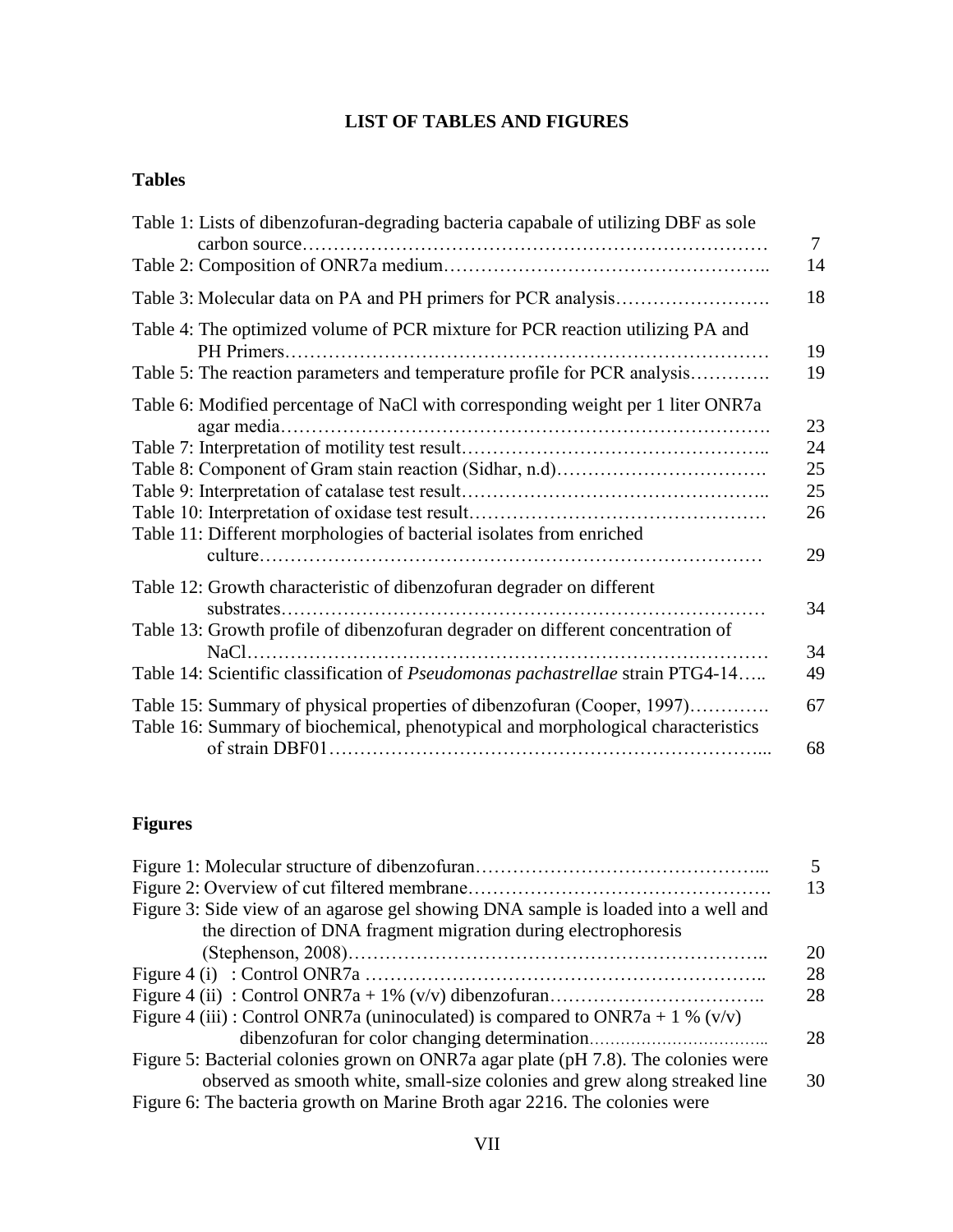| observed as smooth, cream-milk, big-size flat colonies with roughly 2 mm                                                                                                                  |
|-------------------------------------------------------------------------------------------------------------------------------------------------------------------------------------------|
| Figure 7 (i), (ii), (iii), and (iv): Microscopic observation $(x10)$ of negatively stained<br>sample P2 by phase-contrast microscope BMS                                                  |
| 739970 (Robert Scientific co., Sdn. Bhd.)                                                                                                                                                 |
| Figure 8 (i) : One drop of 3% $H_2O_2$ reagent was placed on a clean microscope glass                                                                                                     |
| Figure 8 (ii) : Catalase Positive. Evolution of gas bubbles after gently stirring of<br>single isolated colony using sterilized inoculating loop into $3\%$ H <sub>2</sub> O <sub>2</sub> |
|                                                                                                                                                                                           |
|                                                                                                                                                                                           |
| Figure 10: Visualization of the genomic DNA in 1% $(w/v)$ agarose gel under UV                                                                                                            |
|                                                                                                                                                                                           |
| Figure 11(ii) : The amplified PCR products visualized in 1% ( $w/v$ ) agarose gel under                                                                                                   |

# **Appendices**

| 64 |
|----|
| 65 |
| 66 |
|    |
| 66 |
| 67 |
|    |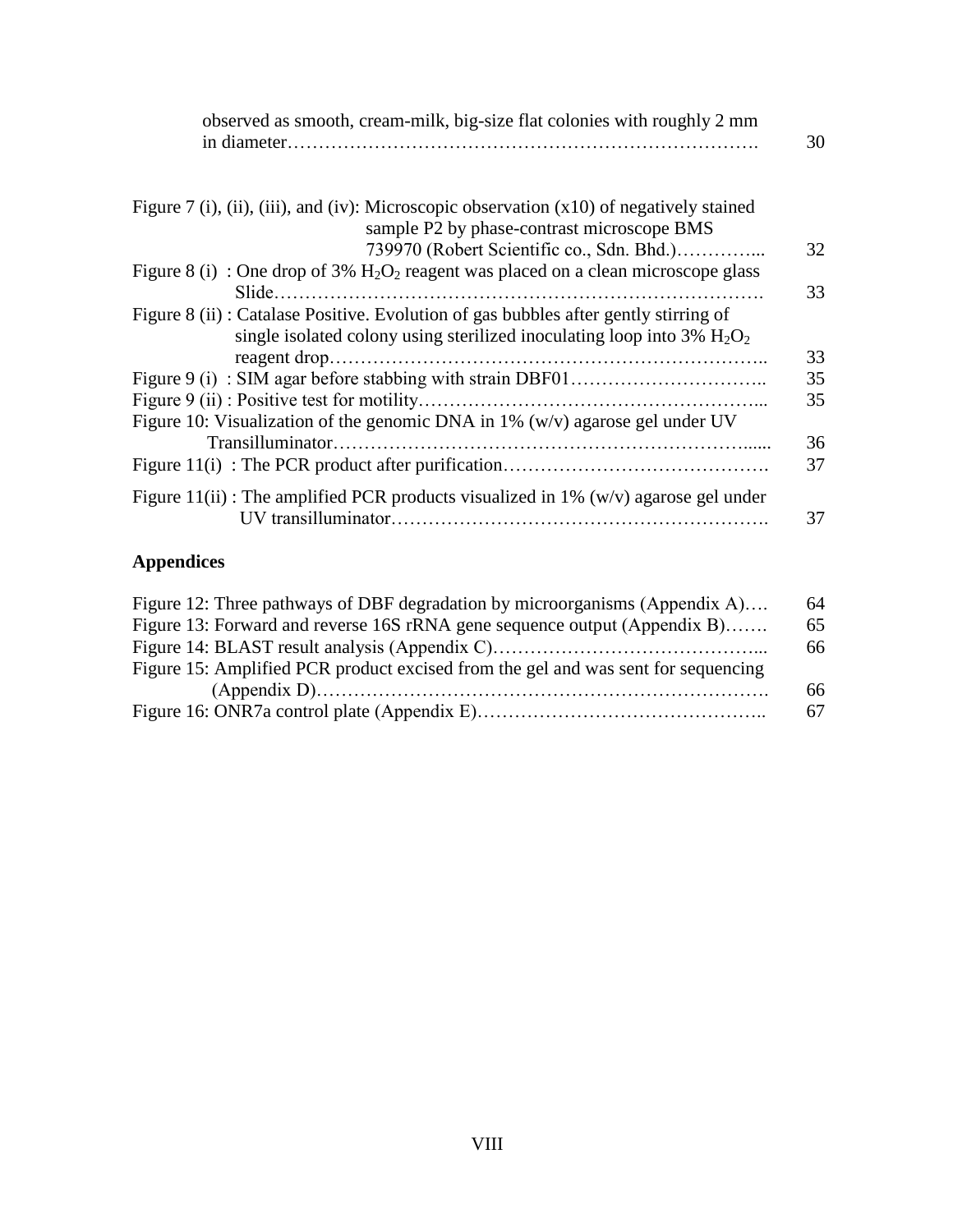#### **Isolation and identification of dibenzofuran degrading marine bacteria from seawater of coast of Sarawak**

#### **Shah Hazizul Bin Johari**

Resource Biotechnology Program Department of Molecular Biology Faculty of Resource Science and Technology University Malaysia Sarawak

#### **ABSTRACT**

A dibenzofuran-utilizing marine bacterium, designated strain DBF01 was isolated from seawater in Miri, Sarawak. This strain grew aerobically with DBF as the principal sole carbon source and energy. In this study, Artificial seawater mineral salts medium (ONR7a) was used as the basal medium for isolating and culturing microorganisms. They produced a soluble opaque colored with ONR7a suspension culture and the isolate formed smooth, circular creamy-white, small-sized colonies on the surface of the ONR7a agar. Gram staining analysis showed that the isolate was a Gram-negative, short straight rod-shaped cell. Strain DBF01 required Na<sup>+</sup> for growth and exhibited optimal growth at 3% NaCl. They were capable of degrading various different recalcitrant aromatic compounds including biphenyl, carbazole dibenzothiophene and fluorene. Strain DBF01 was obligately marine bacterium, aerobic, motile, oxidase and catalase positive. DNA extraction was carried out by PCI method and 16S rRNA gene sequence was amplified by universal primers (PA/PH), purified and sequenced. The 16S rRNA-based phylogenetics analysis has revealed that strain DBF01 belonged to γ-subclass of *Proteobacteria.*  The species closest to strain DBF01 was *Pseudomonas pachastrellae* (99% similarity in 16S rRNA gene sequence). PTG4-14 is designated as the type strain (EU603457.1)

Key words: ONR7a, bioremediation, 16S rRNA, *Pseudomonas pachastrellae,* dibenzofuran

#### *ABSTRAK*

*Bakteria masin, ditetapkan sebagai strain DBF01 yang mempunyai keupayaan untuk mengurai dibenzofuran telah berjaya diasingkan dari air laut yang diambil dari Miri, Sarawak. Strain ini dapat tumbuh secara aerobik dengan DBF sebagai sumber tenaga dan karbon utama. Kajian menunjukkan bahawa media garam mineral air laut buatan (ONR7a) digunakan sebagai perantara basal untuk tujuan pengasingan dan pengkulturan bakteria. Bakteria ini telah menyebabkan kultur suspensi ONR7a bertukar warna kepada putih kabur dan bakteria ini membentuk koloni yang putih-krim, halus, bulat dan bersaiz kecil pada permukaan agar ONR7a. Analisa daripada pewarnaan Gram menunjukkan bahawa bakteria ini adalah Gram-negatif dan berbentuk rod. Strain DBF01 memerlukan ion Na<sup>+</sup> untuk membiak dan menunjukkan pertumbuhan optimum pada NaCl 3%. Strain ini mampu mengurai pelbagai sebatian aromatik yang berbeza termasuk bifenil, carbazole, dibenzothiophene dan florine. Ekstraksi DNA dilakukan dengan menggunakan kaedah PCI dan urutan gen 16s rRNA diamplifikasi dengan primer universal, (PA/PH), dipurifikasi dan dihantar untuk sequencing. Analisis filogenetik 16S rRNA menunjukkan bahawa strain DBF01 dirujuk kepada Proteobakteria kelas-. Spesis yang paling hampir dengan strain DBF01 adalah Pseudomonas pachastrellae (99% kemiripan dalam urutan gen 16S rRNA). PTG4-14 ditetapkan sebagai strain bakteria ini (EU603457.1)*

*Kata kunci: ONR7a, biodegradasi, 16S rRNA, Pseudomonas pachastrellae, dibenzofuran*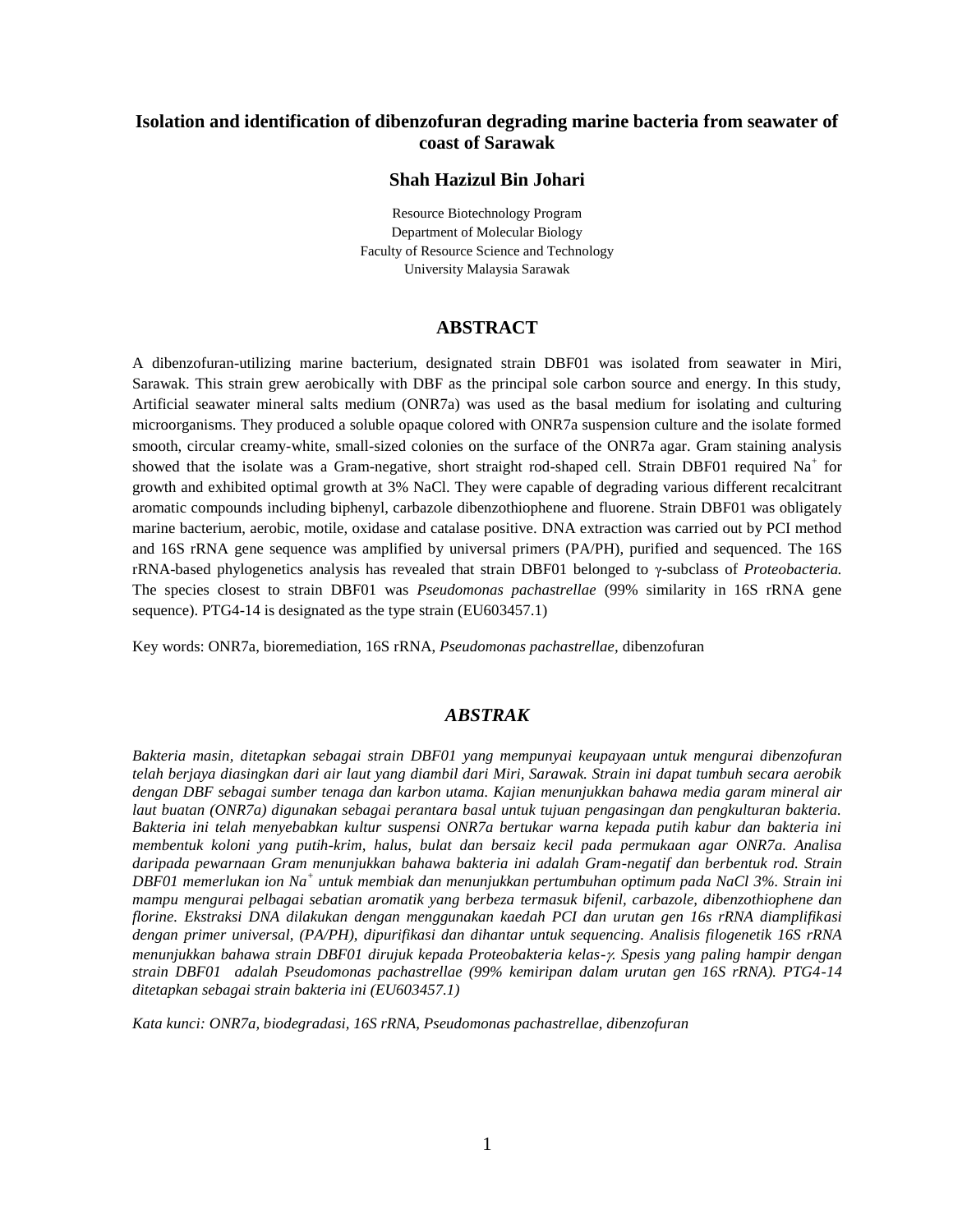#### **1.0 INTRODUCTION**

In the past decades, rapid expansion of the industries to fuel the growth of the global economy coupled with the increasing knowledge of chemical synthesis, inevitably resulted in the pollution of the natural environments. Environmental pollutants are compounds that are toxic to living organisms released into the ecosystem, usually as a consequence of human activities. Dibenzofurans are toxic heterocyclic organic substances, chemically hazardous and highly recalcitrant (Oh *et al.,* 1999; Pollitt, 1999) to biological degradation. This problem has gained major concerned by public since they are harmful to human health. This has led to intensifying efforts to find effective detoxification processes.

Much effort has been made in developing physico-chemical and biological methods for degradation of these compounds (Hong *et al.,* 1999; Kubota *et al.,* 2005). From ecological and economical point of view, bioremediation techniques are more effective and cost beneficial than other remedial action methods to be applied for relatively low contaminated area (Hiraishi, 2003; Kubota *et al.,* 2004). Decontamination using microorganisms promise an improved substitute for ineffective and costly physico-chemical remediation methods (Diaz, 2004; Paul *et al.,* 2005). This is due to physiochemical methods are caused irreversible damage and not feasible to remedy large areas of contaminated terrestrial as well as marine environments (Hiraishi, 2003).

Bioremediation is defined as the natural process by which microorganisms are stimulated to rapidly degrade hazardous organic contaminants by mean of their enzyme to environmentally safe levels in soils, subsurface materials, water, sludge, and residues. The microorganisms use the contaminants as a food source and convert the contaminants into biomass and harmless byproducts of metabolism reducing the amount of hazardous compounds in the environment.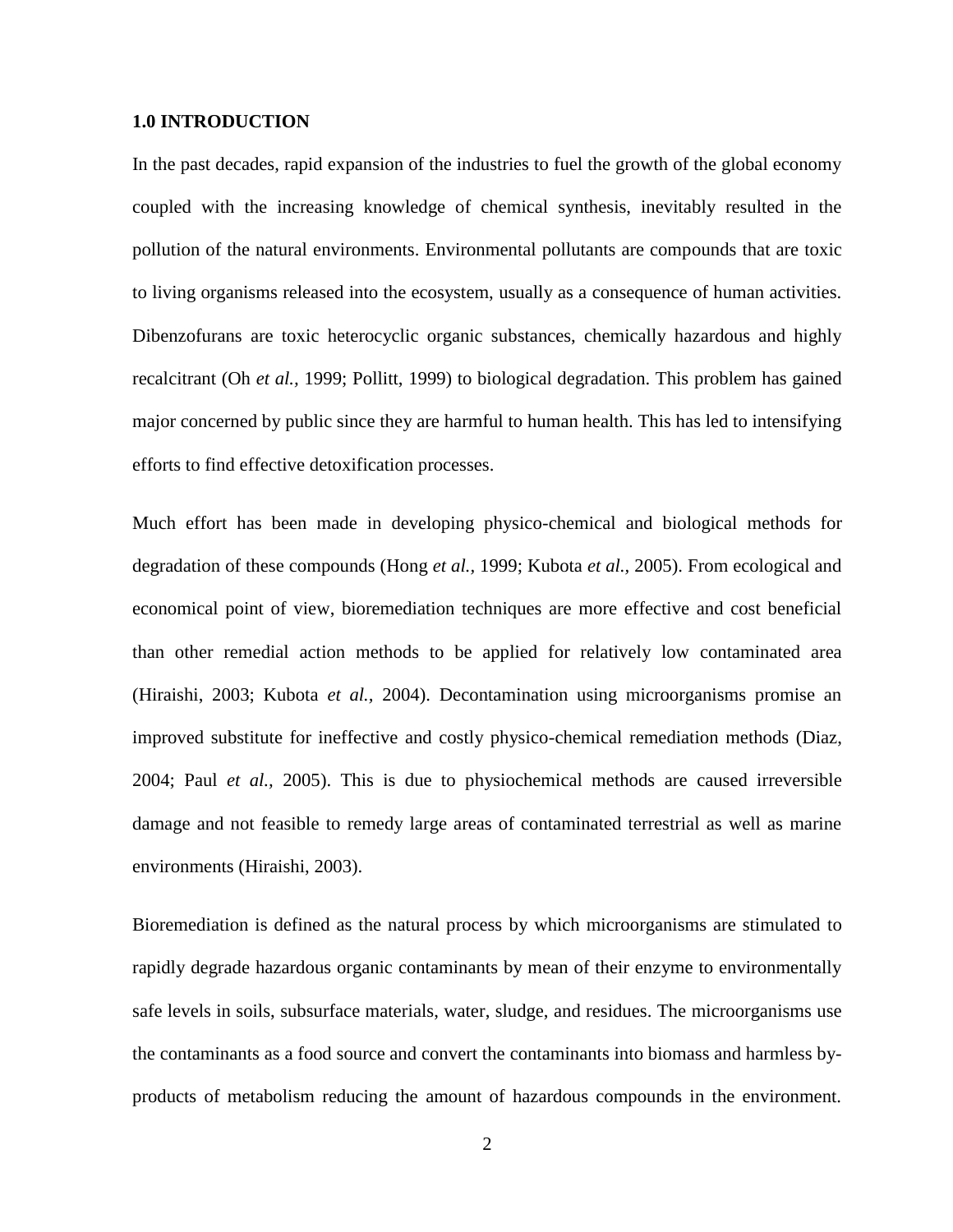Bacteria has become versatile tools for biotechnology applications nowadays as their adaptability to almost any type of environments allowed them to be utilized in many situations especially in environmental management.

As cited by EPA, dibenzofuran is one of the compounds on the Hazardous Substance Lists (U.S. EPA, 1994). According to New Jersey Department of Health and Senior Services (1998), dibenzofuran is brownish sand-like powder, which derived from *Coal Tar* and mainly used in the production of insecticides and to make other chemicals.

In this study, seawater samples were collected from coastal ecosystem in Miri, Sarawak. Upon returning to the laboratory, the samples were then subjected to filtration process as liquid component was drained off while marine bacteria retained on the filter membrane. With reference to the view of Dyksterhouse *et al.,* (1995), an artificial seawater mineral salts medium (ONR7a), was used as basal medium for isolating and culturing marine bacteria. The media was prepared according to standard formulation and isolation process proceeded through enrichment method using dibenzofuran compound as sole carbon and energy sources. Isolated strains were then subjected to identification and molecular characterization in order to generate data pertaining particular bacterial strain.

This research aimed mainly to isolate bacteria that best degrade the dibenzofuran in marine environment. The project also intended to analyze physical, morphological characteristics and biochemical properties of strain DBF01. This strain was subjected to characterization by comparing against 16S rRNA sequences held in NCBI GenBank through BLAST algorithm. By understanding the characteristics of the suspected bacteria, this will be essential in manipulating them in order to improve the bioremediation of poorly water-soluble pollutants.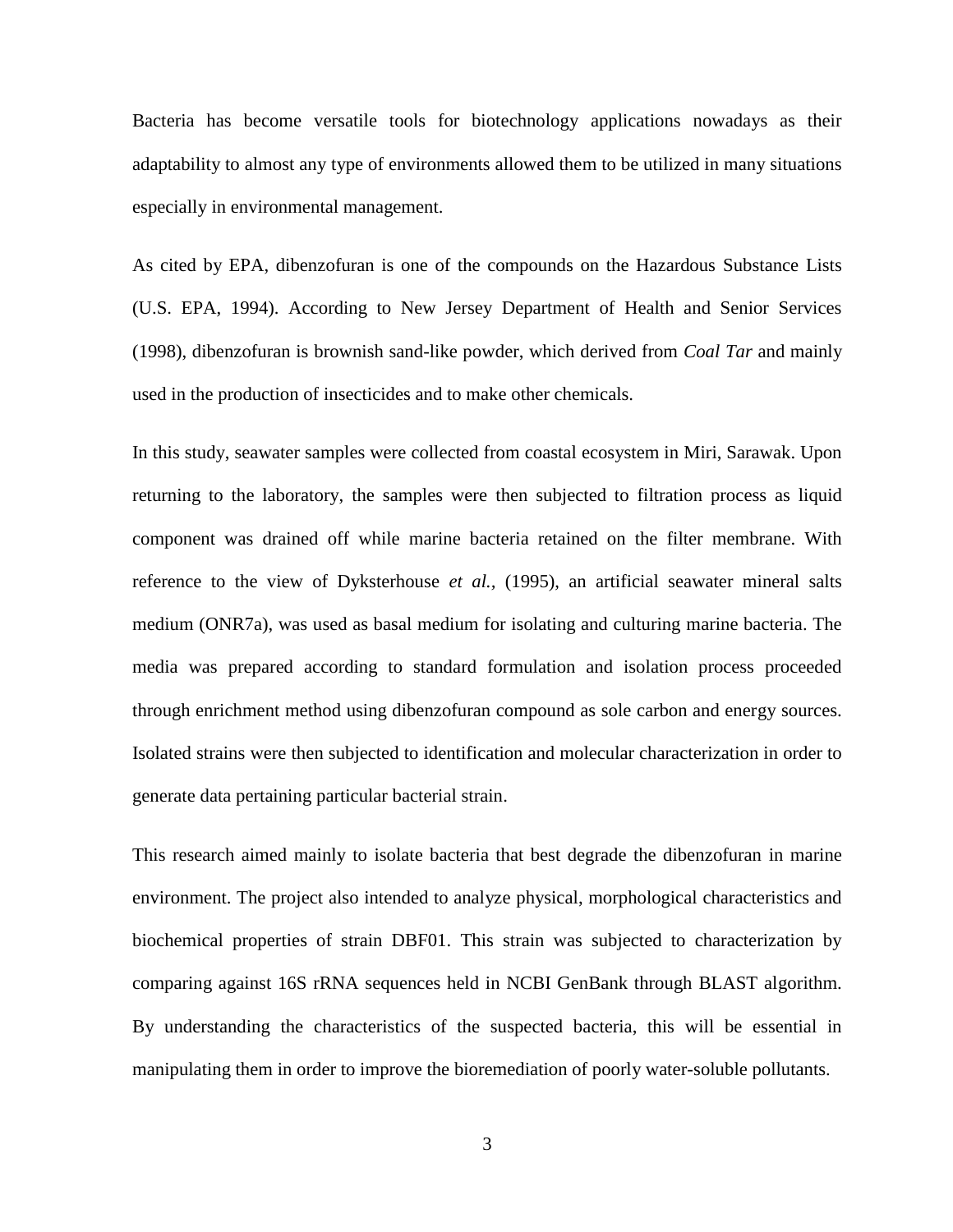#### **2.0 LITERATURE REVIEW**

#### **2.1 Dibenzofuran**

Chemical pollutants such as dibenzofuran are a great danger to people as humans are unable to detect them by the naked eye or smell although they are prevalent in the marine environments. Animal testing of dibenzofuran and polychlorinated dibenzofurans (PCDFs) have been performed and the result has gained a public concern for several decades because of their strong toxicity (Schecter *et al.,* 1987; Safe, 1990). Due to relatively lipophilic and chemically stable, these hazardous compounds tend to accumulate in the body fat (Schecter *et al.,* 1987 and Safe, 1990).

Dibenzofuran (CAS Registration Number: 132-64-9) are mostly derived from the coal tar (NJ Department of Health and Senior Services, 1998). These compounds are accidentally formed as unwanted by-products during combustion of domestic and industrial waste (Czucwa and Hites, 1984 and 1986) as well as during the synthesis of herbicides or pesticides in which later released into the environment as recalcitrant contaminants. Dibenzofuran and its substituted analogues occurred as stress chemicals, so called phytoalexins in several woody plants (Gottstein and Gross, 1992).

They are also occurred in marine sediments and marine organisms (Koistinen *et al.,* 1997; Yamashita *et al.,* 2000). Many independent scientific studies affirm that DBF has a negative impact on human health and must be treated with seriousness.

Ecosystem contaminated with dibenzofuran may elicit serious health risk and consequences particularly to human (Resnick and Gibson, 1996) due to their carcinogenic and mutagenic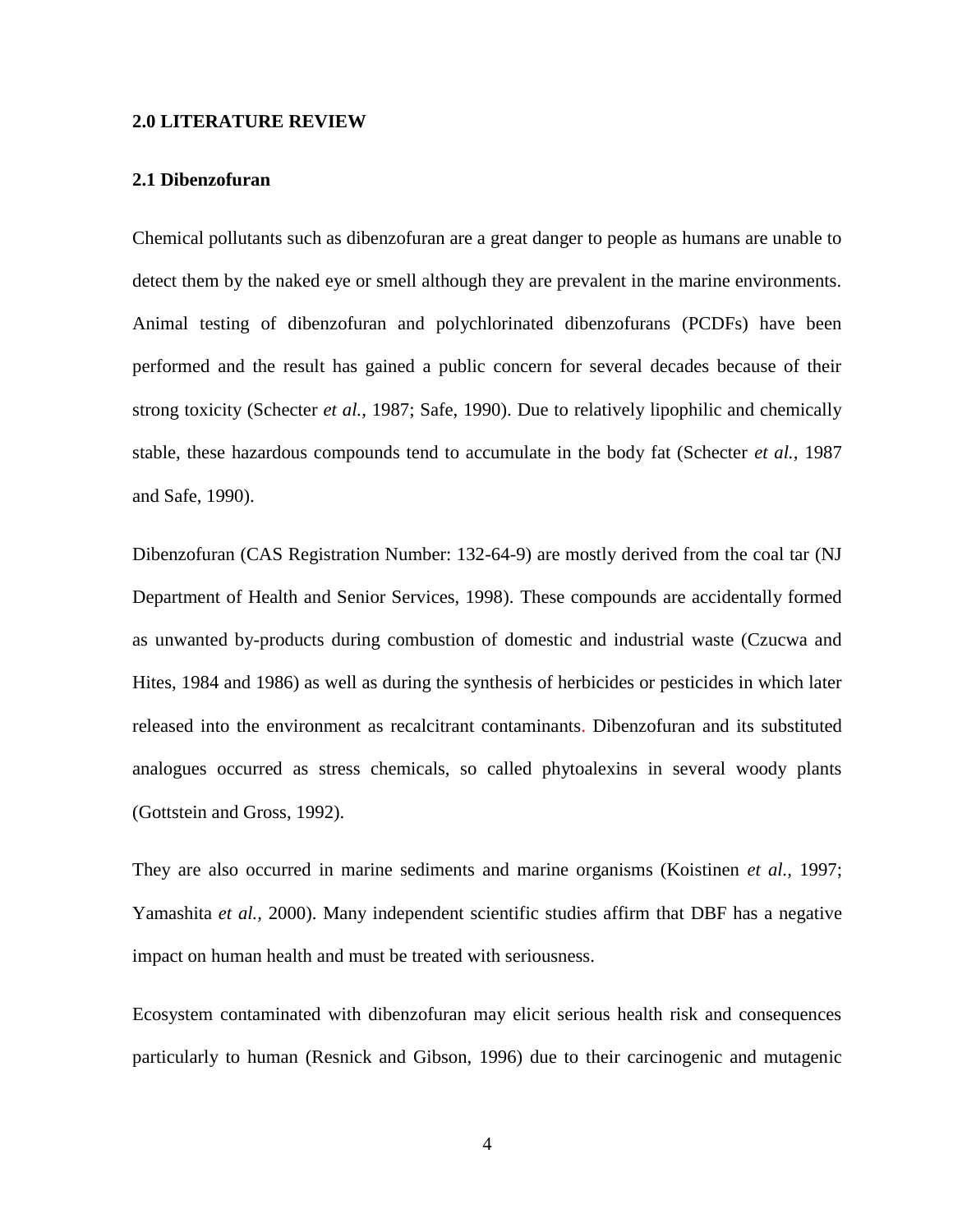properties (Ouchiyama *et al.,* 1993; Jensen *et al.,* 2003). It can cause potential adverse effects such as eyes irritation, rashes and burns to skin, and mucous membranes (Cooper, 1997).

Dibenzofuran is a white or brownish and sand-like powder in physical appearance at room temperature (NJ Department of Health and Senior Services, 1998). Dibenzofuran is slightly soluble in water due to the large portion of aromatic hydrocarbon and yet soluble in alcohol, acetone, acetic acid and hot benzene. Due to poor solubility in water and hydrophobic nature, it is strongly adsorb to particulate material, and accumulate in marine sediments. Similar observation is reported by Dyksterhouse *et al.,* (1995) for polycyclic aromatic hydrocarbon (PAH).

Despite their refractory in nature, dibenzofuran compounds are degraded by microbial activity which occurring naturally in marine environments. Degradation of dibenzofuran has been studied most thoroughly and described (Fukuda *et al.,* 2002; Fortnagel *et al.,* 1989; Kubota *et al.,* 2004).



**Figure 1**. Molecular structure of dibenzofuran. Picture taken from http://upload.wikimedia.org/wikipedia/commons/thumb/9/93/Dibenzofuran-numbering-2Dskeletal.png/800px-Dibenzofuran-numbering-2D-skeletal.png

The above figure is a molecular structure of a heterocyclic organic substance known as dibenzofuran**.** It is composed of a fusion of 2 benzene rings to one ring in the middle called furan ring. Additionally, it is also an aromatic ether which having the chemical formula  $C_{12}H_8O.$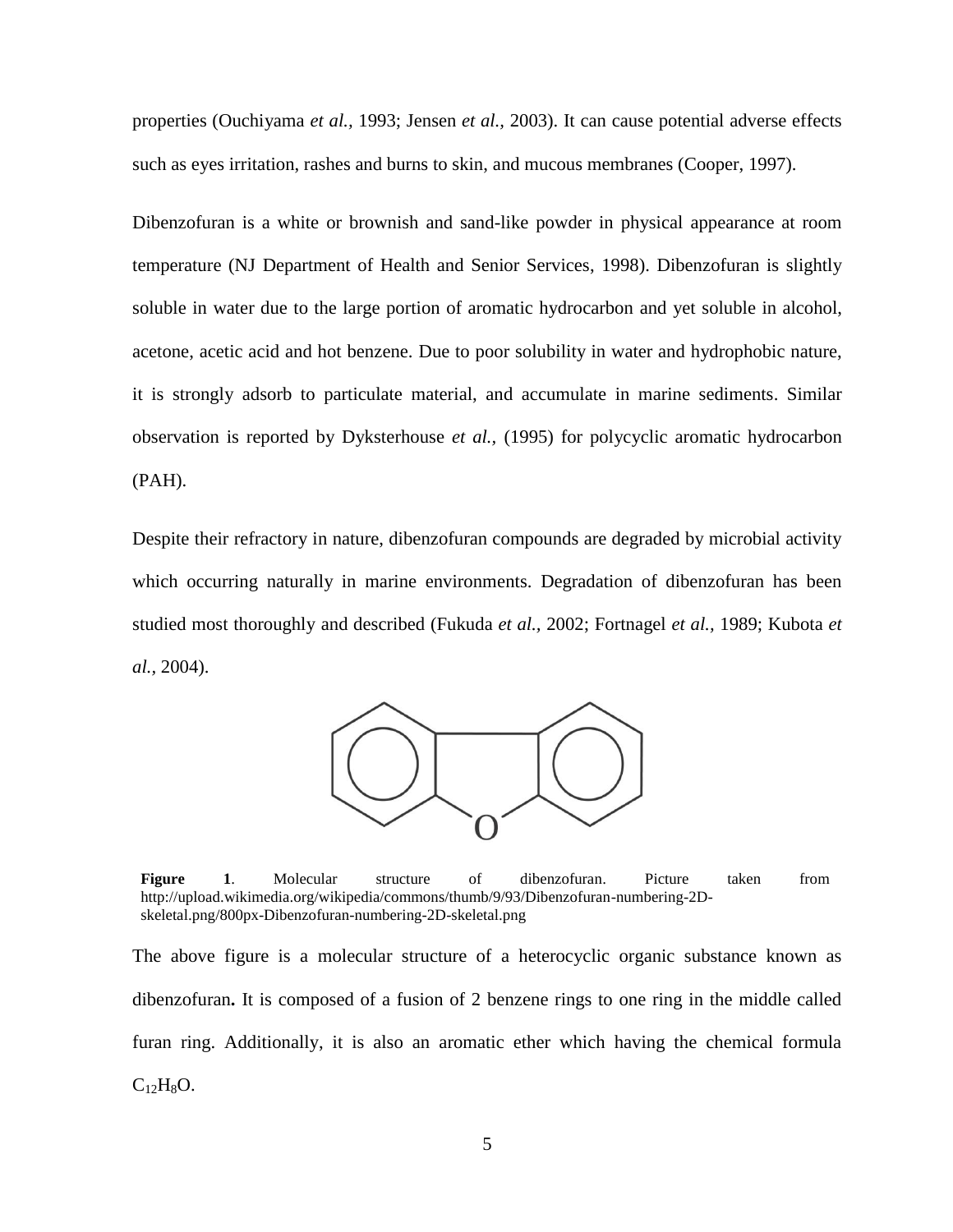#### **2.2 Dibenzofuran degrading bacteria**

The study of microbes has intrigue scientists since the 1600's as causative agents of diseases and emerging diseases. But we know today that microbes play important roles in the daily lives or can be used to accomplish beneficial tasks. Microbes assist human in many areas including food manufacturing (wine, bread, and cheese), medical industries (antibiotics) and bio-remediation.

Studies on biological methods using microorganisms capable of dioxin degradation in natural environments started to appear in 1970's (Kearny *et al.,* 1972; Matsumura and Benezet, 1973; Ward and Matsumura, 1978). Since then, an increase number in isolation and characterization of microorganisms capable of degrading dioxin and related aromatics have been done (Hiraishi, 2003). Remarkable and significant catalytic ability of certain species of marine bacteria to metabolized dibenzofuran has created an explosion of interest in the utilization of marine bacteria in DBF abatement.

*Jannibacter terrae* strain XJ-1 capable of growing on DBF and metabolize it as sole carbon and energy source (Jin *et al.,* 2005). Strain XJ-1 was isolated from East Lake in Wuhan, China and the strain grown aerobically on DBF. Within 5 days, the strain was almost completely degraded 100 mg/ml of DBF.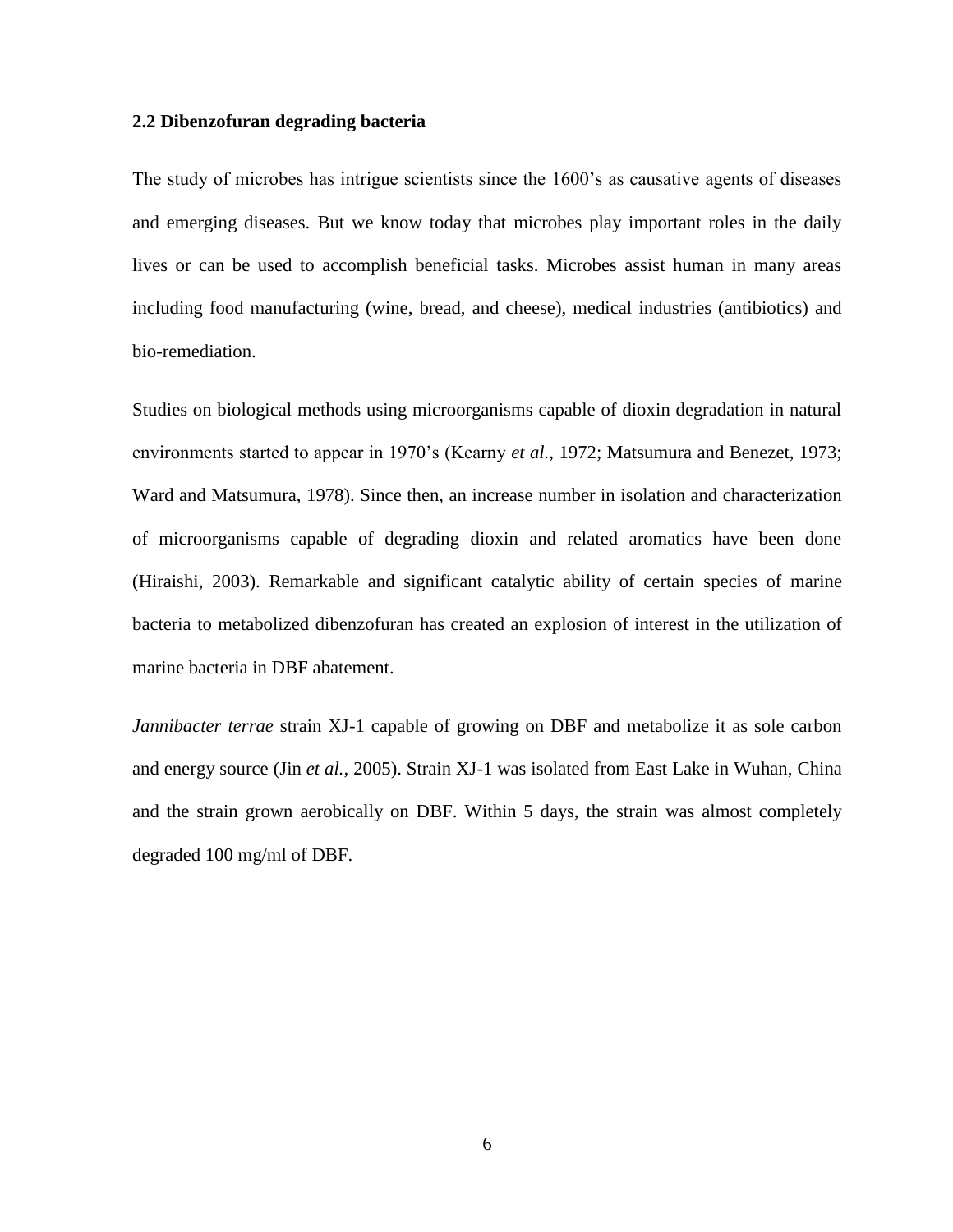Several bacteria capable of degrading dibenzofuran and some of their respective halogenated analogues are summarized in **Table 1.**

| Dibenzofuran-degrading bacteria    | <b>Reference</b>                           |
|------------------------------------|--------------------------------------------|
| Sphingomonas sp. strain RW1        | Wilkes et al., 1996; Keim et al., 1999 and |
|                                    | Hong et al., 2002                          |
| Sphingomonas sp. strain HL7        | Fukuda et al., 2002                        |
| Klebsiella sp.                     |                                            |
| Rhodococcus opacus strain SAO101   | Kimura and Urushigawa, 2001                |
| Terrabacter sp. DBF63              | Habe et al., 2001                          |
| Pseudomonas sp. strain CA10        | Sato et al., 1997 and Nojiri et al., 1999  |
| Pseudomonas aeruginosa             | Ishiguro et al., 2000                      |
| Xanthomonas maltophilia            |                                            |
| Terrabacter sp. strain DPO360      | Schmid et al., 1997                        |
| Bulkholderia sp. strain JB1        | Parsons et al., 1998                       |
| Porphyrobacter sanguineus          | Hiraishi et al., 2002                      |
| Comamonas sp.                      | Wang et al., 2004                          |
| Pseudomonas sp., strain HH69       | Fortnagel et al., 1989 and 1990            |
| Brevibacterium sp., strain DPO1361 | Strubel et al., 1989 and 1990              |

**Table 1.** Lists of dibenzofuran-degrading bacteria capabale of utilizing DBF as sole carbon source

#### **2.3 Dibenzofuran degradation pathway**

Angular dioxygenation, lateral dioxygenation and lateral oxygenation are three pathways for initial steps in biodegradation of DBF (Xu *et al.,* 2006). By refering to **Appendix A**, the angular attack occurs at carbon atoms 4 and 4a of DBF. Molecular oxygen is incorporated into the angular position of DBF and hydroxylation occurs at carbon 4a which breaks open the ether bridge. The unstable phenolic hemiacetal products are formed and cleaved spontaneously to yield 2,3,20-trihydroxybiphenyl (THBP) by removing phenolate group (Fortnagel *et al.,*  1990 and Harms *et al.,* 1995). Subsequent *meta*-ring cleavage of THBP is catalyzed by extradiol dioxygenases to yield 2-hydroxy-6-(2-hydrophenyl)- 6-oxo-2,4-hexadienoic acid (HOHPDA), which is then hydrolyzed to 3-(chroman-4-on-2-yl)-pyruvate and salicylic acid.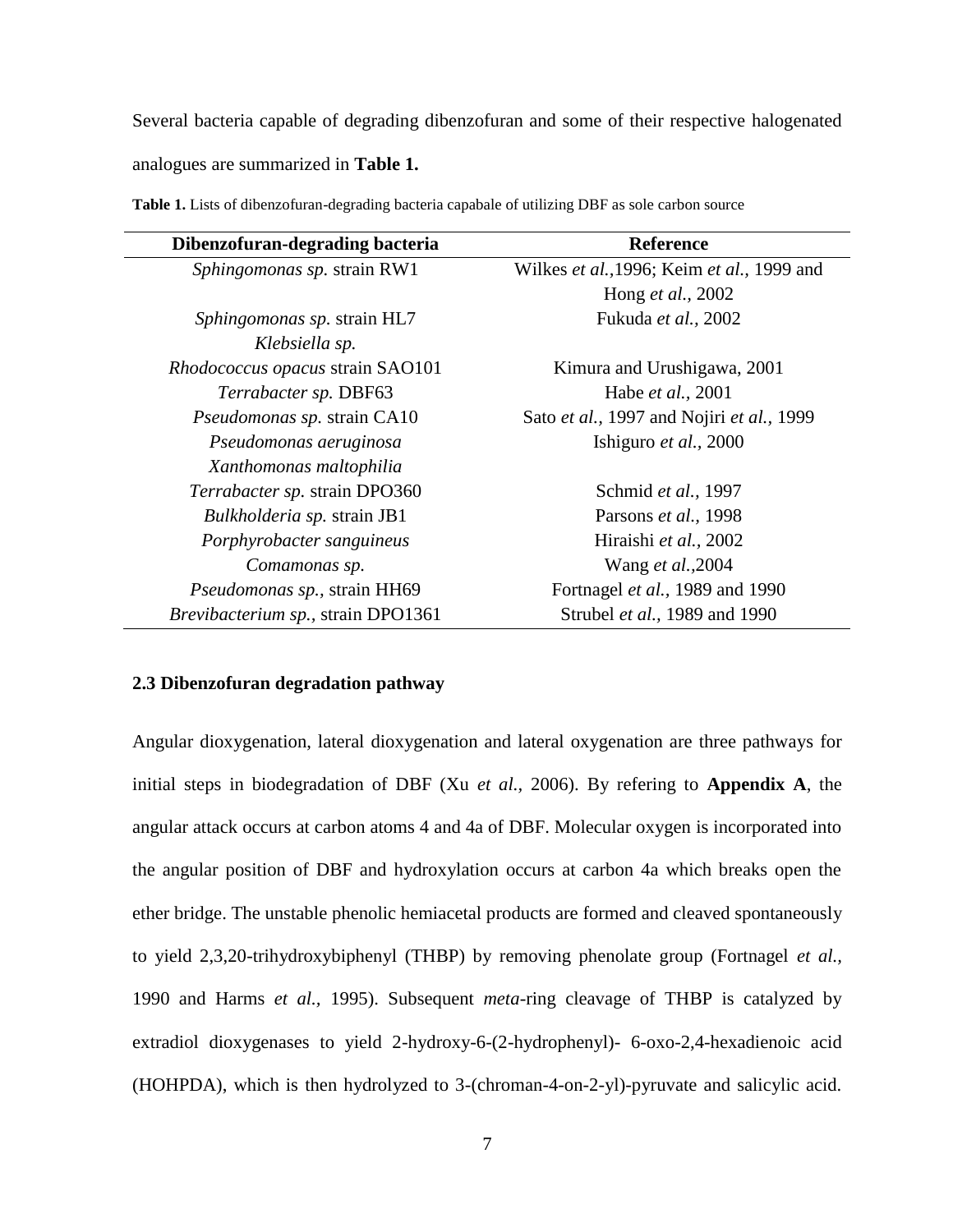Salicylic acid is then converted to catechol or gentisic acid. These compounds are further degraded and routed into the tricarboxylic acid (TCA) cycle.

This pathway is similar to the carbazole-degradation process carried out by *P. resinovorans* CA10 (Benedik *et al.,* 1998). The initial angular dioxygenase plays important role to determine substrate range in aromatic compounds biodegradation including dibenzo-*p*-dioxins and other dibenzofurans (Nojiri *et al.,* 1999).

By contrast, lateral dioxygenation, mainly performed by naphthalene- or biphenyl-utilizing bacteria, occurs at the carbon 1,2, the 2,3 and the 3,4 positions to produce DBF-dihydrodiols (Becher *et al.,* 2000 and Yamazoe *et al.,* 2004). Ring fission of 1,2- dihydroxydibenzofuran results in the production of 2- hydroxy-4-(30-oxo-30H-benzofuran-20-ylidene)but-2-enoic acid, which is degraded to salicylic acid. Salicylic acid is then metabolized to catechol or gentisic acid followed by incorporation into the TCA cycle, similar to the angular dioxygenation pathway.

The lateral dioxygenation pathway is also used in the co-metabolic degradation of DBF by biphenyl-utilizing bacteria. There are only a few reports of bacteria that transform DBF by both angular and lateral dioxygenation for example *Janibacter* sp., strain YY-1 (Stope *et al.,*  2002; Fuse *et al.,* 2003 and Yamazoe *et al.,* 2004).

#### **2.4 Genes responsible for dibenzofuran degradation**

Wittich (1998) has reported that the genes encoding for catalytic enzyme essential for DBF degradation in *Sphingomonas* sp. strain RW1 are not clustered but there are spread over the chromosome. Near to dioxygenase, the present of several genes in the form of cluster are found which code for an enzyme for degradation of hydroxylated DBF.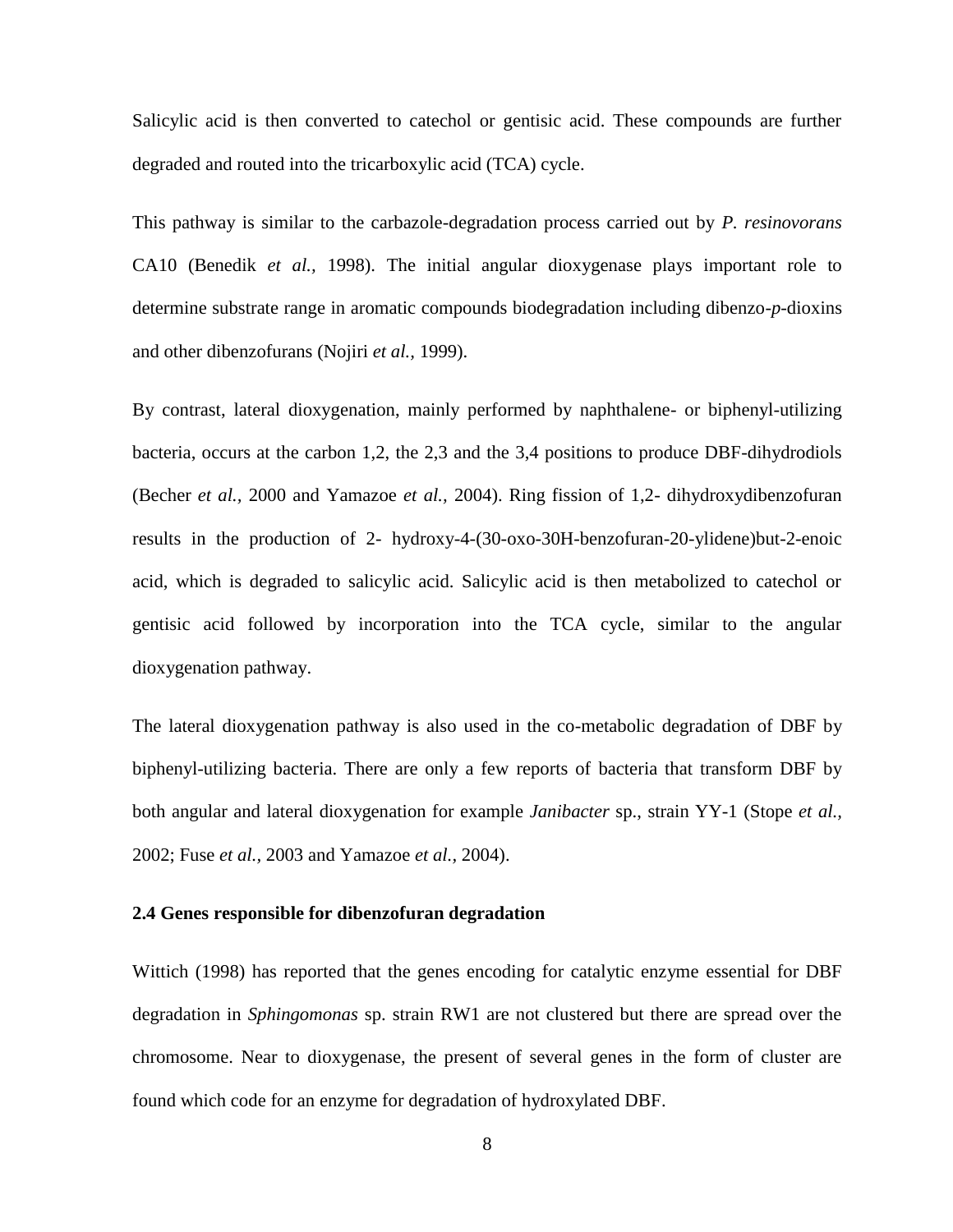In previous research by Kasuga *et al*., (2002), they had successfully isolated a gram positive *Terrabacter* sp. strain DBF63 and reported based on their ability to utilize dibenzofuran via initial dioxygenation by a novel angular dioxygenase enzyme. In addition, 2 genes known as *dbfA1* and *dbfA2* genes respectively are responsible for DBF degradation by encoding the large and small subunits of the dibenzofuran 4,4a-dioxygenase.

Lida *et al.*, (2001) had cloned and characterized the novel genes which encode for extradiol dioxygenase enzyme involves in dibenzofuran degradation. *Rhodococcus* sp. strain YK2 was selected for the degradation analysis in their study. Five genes (*dfdB* and *bphC1* to C4) of YK2 were cloned and sequenced. Lida and his coworkers had analyzed the hybridization between the extradiol dioxygenase genes with genomic DNA of the actinomycetes and YK2 mutant strains. As a result, they demonstrated that the *dfdB* and *bphC4* were spread in several actinomycetes and *dfdB* product was thought to be involved in degradation process by YK2 strain.

In 2005, Lida *et al*., again had shown that two *Paenibacillus validus* JCM 9077 strains gained the ability to metabolize DBF into 2,2'3,-triohydroxybiphenyl and salicylic acid after acquiring *dbf* gene clusters. This result suggested that the isolated gene was responsible in DBF metabolism.

#### **2.5 16S rRNA Analysis**

The 16S rRNA gene is also designated as 16S rDNA, and the terms have been used interchangeably (Clarridge, 2004). According to Woese *et al.,* (1985 and 1987), determination of phylogenetic relationship of bacteria and all life-forms could be done by comparing a stable part of the genetic code, 16S rRNA gene, which is universal in bacteria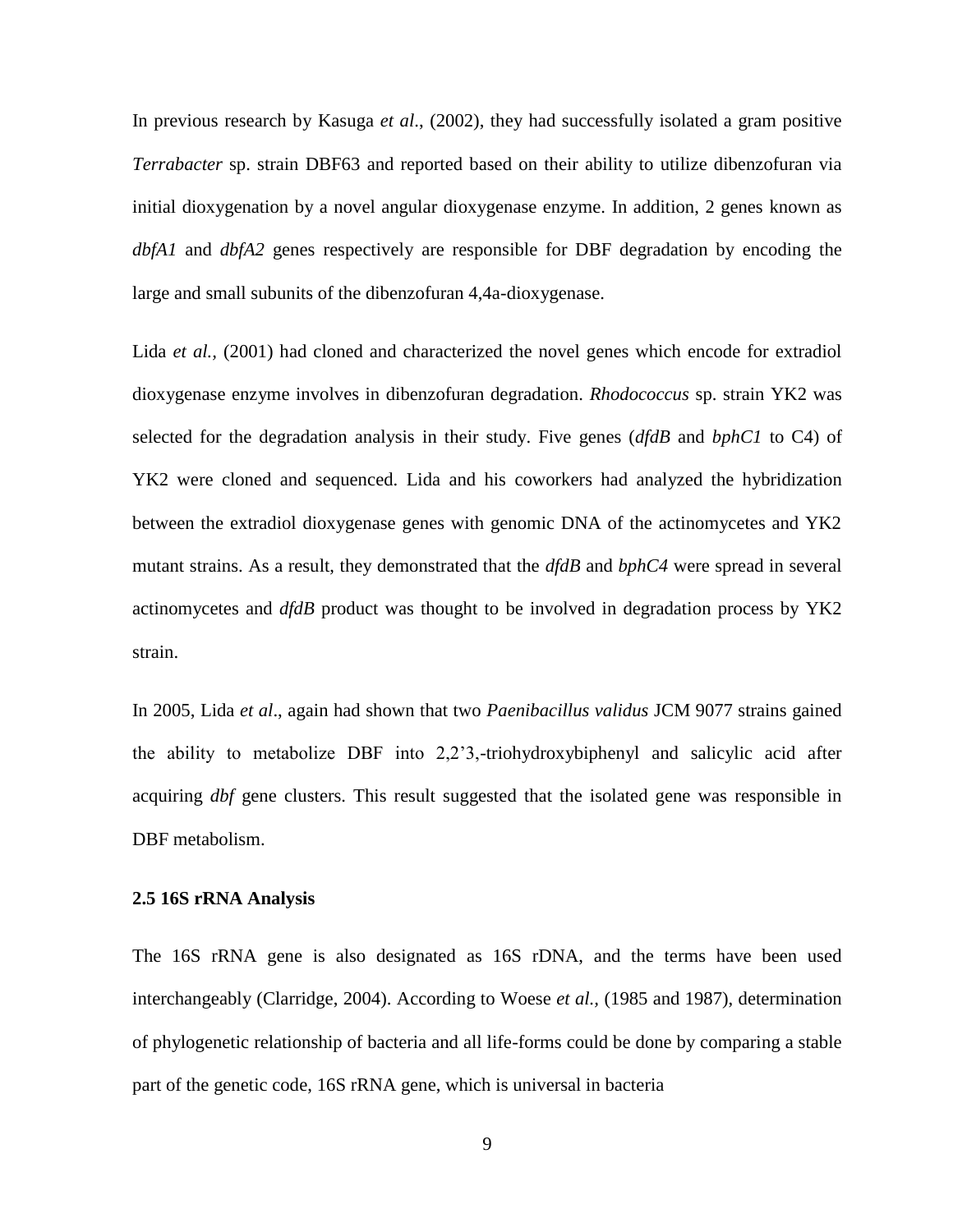Some of the reasons to perform 16S rRNA analysis are to identify the causative agent of an infection in a clinical laboratory, confirming the identity of a microorganism in a research laboratory, and also accurate and precise method for environmental isolates identification which may impact the sterilization process of a medical product (Matzinger, 2004) or biodegradation process.

16S rRNA is a widely accepted method for genetic determination as genetic information in 16S rRNA is conserved throughout the microorganism's life cycle. The degree of conservation is assumed to result from the importance of the 16S rRNA as a critical component of cell function (Clarridge, 2004).

Currently, this method is the most reliable resource for bacterial identification since it is independent of stage of growth or even viability of the microorganisms (Matzinger, 2004). Hence, 16S rRNA gene was commonly used for taxonomic purposes for bacteria (Bottger, 1989; Palys *et al.,* 1997; Kolbert and Persing, 1999; Garrity and Holt, 2001; Tortoli, 2003; Harmsen and Karch, 2004).

"Percent difference" is the result of this comparison which identifies the specific base positions that are different (Matzinger, 2004). It is guaranteed to the species if the percent difference is less than 1% to the closest library database match while it is guaranteed to the genus level if the differences are greater than 1% and less than 10%. The 1500 base sequences would be compared to other library databases to determine if any closer match exists for percent difference of greater than 1%. Moreover, a part from species confirmation, results obtained from 16S rRNA analysis is also used to verify genetic consistency from one microorganism to another.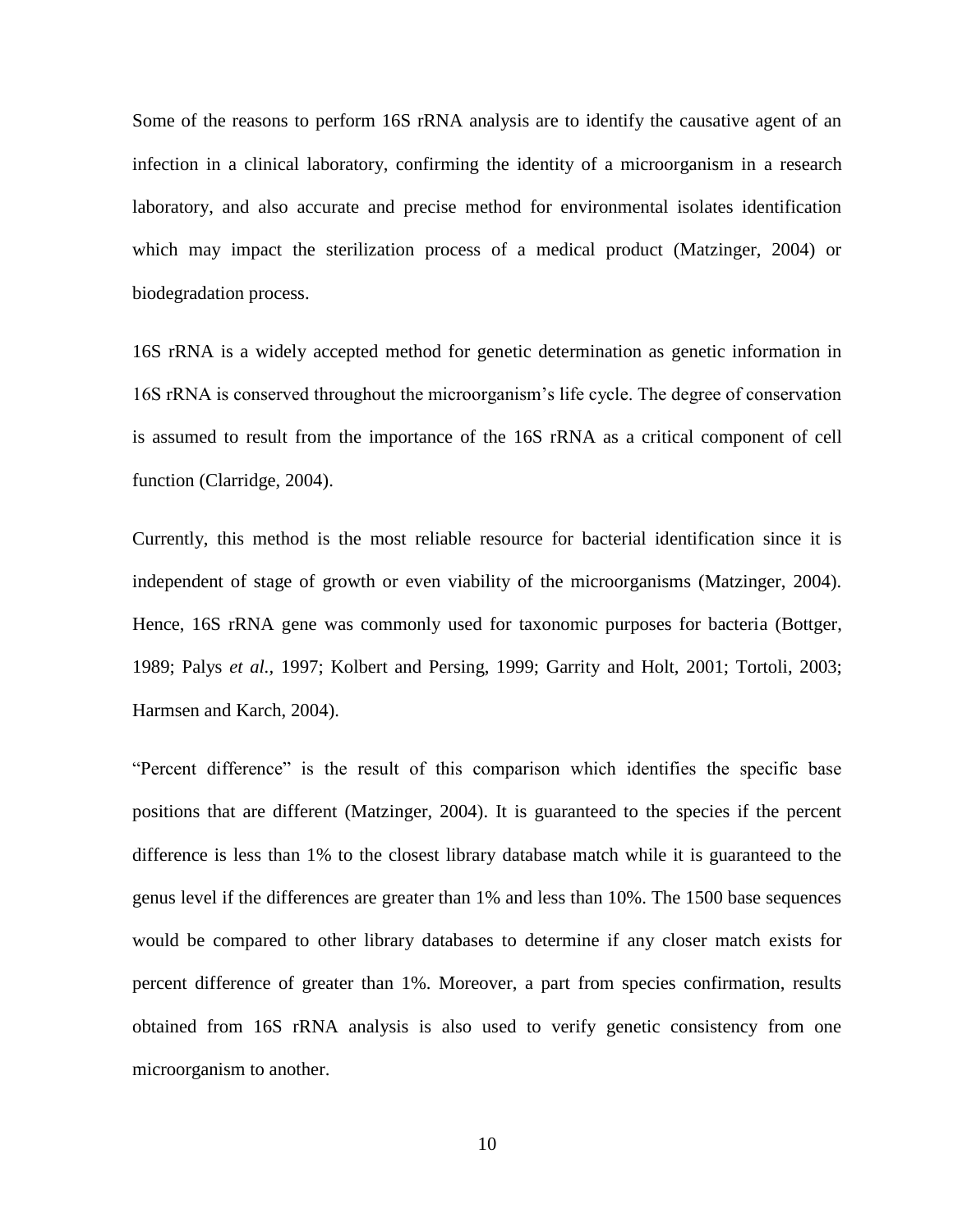The 16S rRNA gene sequence is composed of both variable and conserved regions, roughly about 1500 bp in length. Interspecific polymorphisms of 16S rRNA gene are methodologically sufficient to provide distinguishing and statistically valid measurements as the gene is large enough (Clarridge, 2004).

Therefore, 16S rRNA gene sequences offering precise method of bacterial identification that is more robust, reproducible, and accurate than phenotypic testing. Also, non-culturable bacteria can be identified by 16S rRNA gene sequence analysis.

#### **2.6 Basic Local Alignment Search Tool (BLAST)**

BLAST is a tool used for the comparative analysis in order to detect the best local alignment together with possible closer match in between of query and the target sequence. Zaki *et al.*  (2003) showed that the basic algorithm of BLAST is robust, simple, and can be applied in a wide context including for motif search, DNA and protein database search, gene identification search, the analysis of multiple region of similarity in long DNA sequences and for protein classification. In a simple term, it is a tool utilized to compare homologous sequence of sequence samples and sequences in GenBank for bacterial identification.

The idea is, in both directions, the alignment is extended to tally the cumulative score from a series of matches, mismatches and gaps then assembling them until a local alignment of maximal length is constructed, resulting in high-scoring segment pair (Buxevanis, 2005).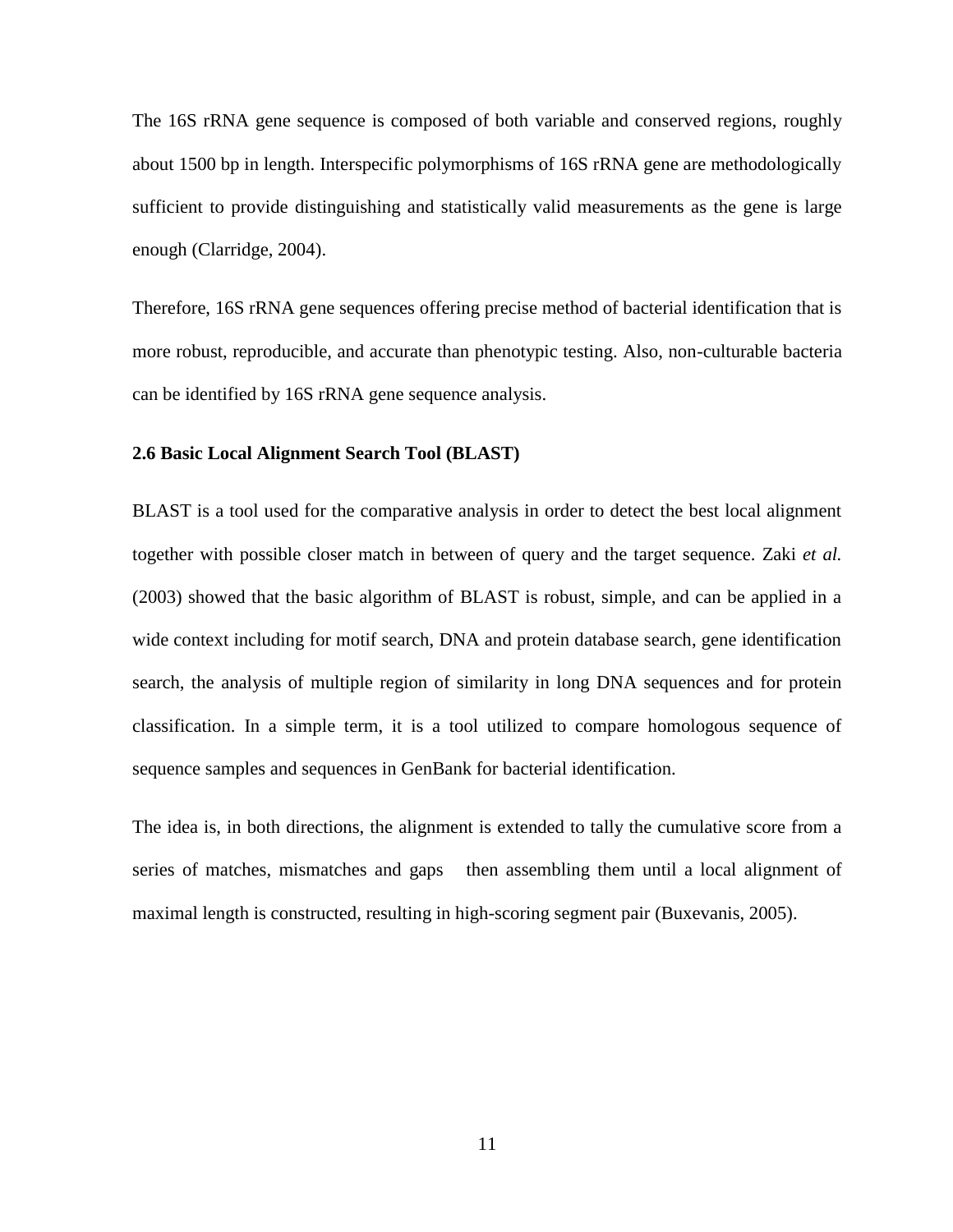#### **3.0 MATERIAL AND METHODS**

#### **3.1 Sampling**

Seawater samples for marine bacteria were taken from Miri, Sarawak, at the upper surfaces and at depth of roughly  $30 - 70$  cm of by using pail or suitable containers. Seawater samples were then poured into 2 empty screw-capped gallons of 10 liters each pre-rinsed with seawater. All the samples were clearly labeled with sampling site and date as well as name of collector. Samples were not refrigerated during transportation. Seawater samples were stored in the cold room upon return to laboratory before undergone further processing.

#### **3.2 Filtration**

Initially, 20 liter of seawater samples taken from Miri division were pre-screened  $(50 \mu m)$  and subsequently filtered by using 0.22  $\mu$ m pore sizes filter membrane (MILIPORE EXPRESS<sup>TM</sup> PLUS, Milipore, USA) until the filters were completely clogged. 1000 ml of filtered seawater was kept and maintained in 1000 ml DURAN universal bottle for bacterial suspension preparation. After that, the filter papers were cut into sections as shown in **Figure 2** and stored at  $-20^{\circ}$ C until further processing.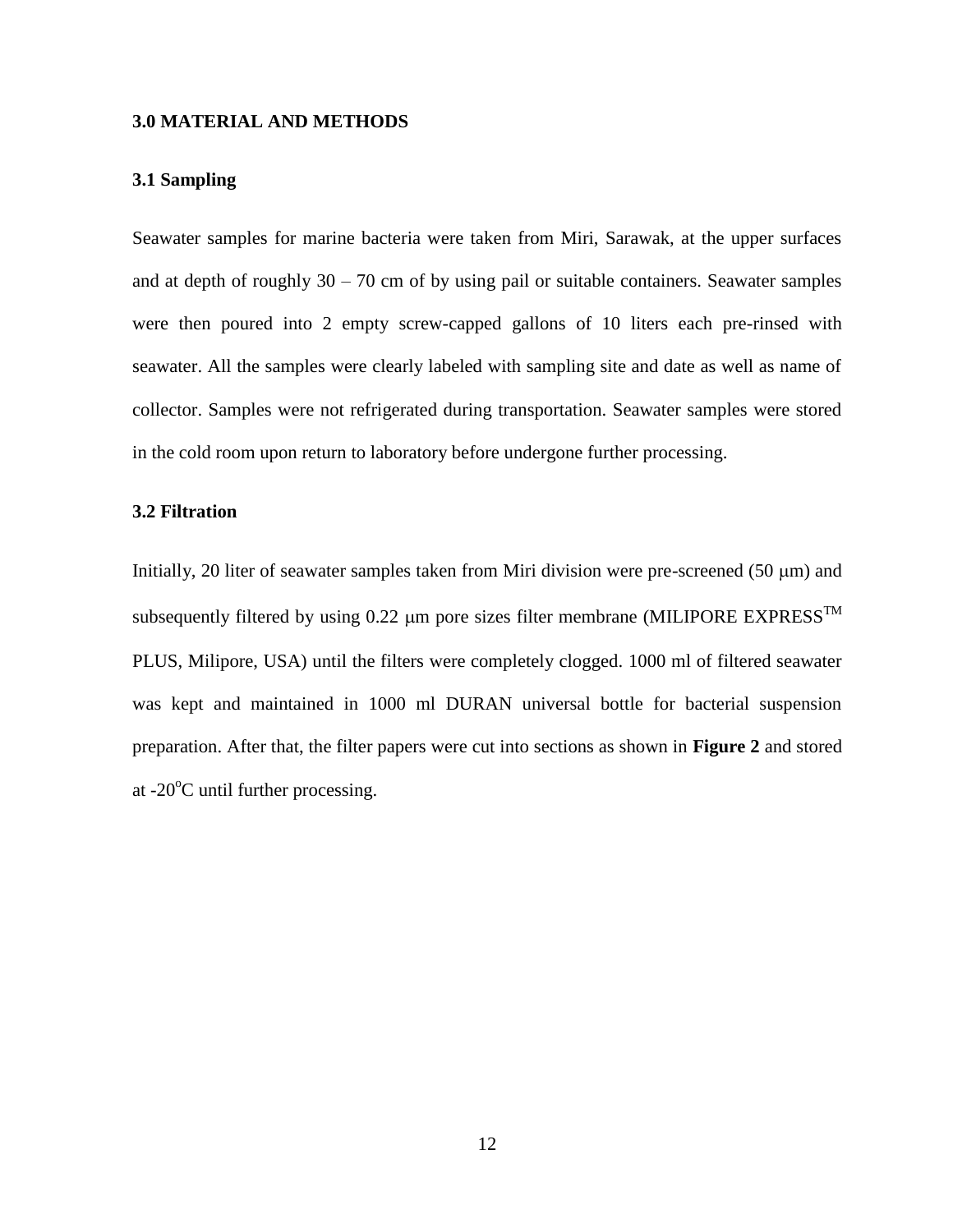#### **3.3 Collection of Bacteria and Bacterial Suspension Preparation**

At the completion of filtration, each of the filter membranes used during the filtration process was cut by using a sterile blade into 4 sections as shown below.



**Figure 2.** Overview of cut filtered membrane

Cut filter membranes were placed inside the sterilized falcon tube. Approximately 10 ml of 1000 ml filtered seawater was poured into falcon tube and capped. The cut filter membranes were then washed by vortexing the falcon tube several times using vortex machine. The bacterial suspension was poured into new falcon tube leaving the washed filter membranes. The suspension was left to stand for a period of time to allow denser particles (i.e sand particles) to settle at bottom.

#### **3.4 ONR7a Suspension and agar preparation**

Artificial seawater mineral salts medium (ONR7a) was used for culturing and isolating microorganisms (Bidwell and Spotte, 1985) in this study. ONR7a medium (per liter of distilled or deionized water) was prepared according to standard formulation. All the chemicals and reagents were aseptically weighed based on the determined weight (**Table 2**)